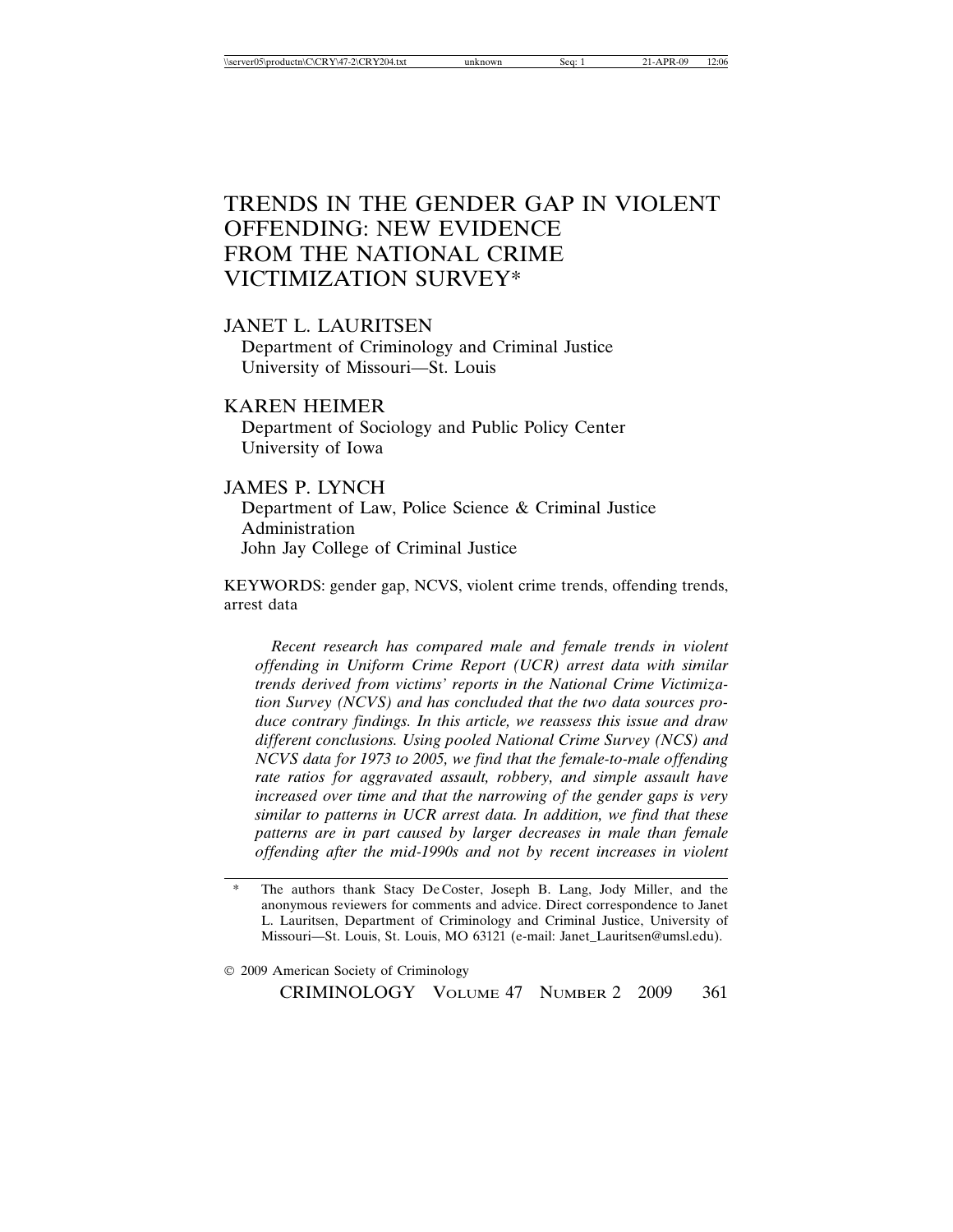*offending rates among females. We conclude that changes in the gender gaps in aggravated assault, robbery, and simple assault are real and not artifacts; therefore, these changes deserve serious attention in future research. We conclude with a discussion of several hypotheses that might account for a narrowing of the gender gap in nonlethal violent offending over time.*

Males commit crime, particularly violent crime, at higher rates than do females. This statement is one of the few undisputed "facts" in criminology. Significant debate, however, surrounds the question of whether the magnitude of the gender gap in offending has changed over time. Some scholars maintain that the gap is characterized most accurately by stability (Steffensmeier, 1993; Steffensmeier et al., 2005, 2006), whereas others report a narrowing in the gap in certain offenses over time (Heimer, 2000; O'Brien, 1999).

The media seems to come down on the side of change, often exaggerating the magnitude and claiming that girls and women have gone "wild" and are more violent than ever before (e.g., Leach, 2004; Scelfo, 2006). Unfortunately, popular press and even textbook accounts of trends in female offending have confused two very different questions—whether female violence has increased over time and whether the gender gap in violence has narrowed. Examining time-series arrest data shows that female violence was stable or increased slightly in the 1980s, increased in the early 1990s, and then decreased substantially in the later 1990s, just as did male violence. Researchers are more or less in agreement that girls and women have not gone wild and are not more violent than ever before (compare Heimer, 2000; O'Brien, 1999; Steffensmeier et al., 2005, 2006).

What remains unresolved, however, is whether trends in the violent offending of females directly parallel trends in the violent offending of males. More specifically, researchers have drawn contradictory conclusions about whether the gender gap has decreased or narrowed over time, either because of somewhat greater increases in female rates during the crime boom or smaller decreases during the crime bust. However, many studies have relied on arrest data from the Uniform Crime Reports (UCR), which may be biased for examining trends in the gender gap. This article seeks to resolve the gender gap debate by the careful calculation of victims' reports of the sex/gender of offenders from the National Crime Survey (NCS) for 1973 through 1992 and the National Crime Victimization Survey (NCVS) for 1993 through 2005. Two recently published papers also used this approach (Steffensmeier et al., 2005, 2006). However, our estimates of female and male rates, and the gender gap in the rates, differ importantly from those reported in these studies. Creating comparable estimates over time requires that multiple decisions be made throughout a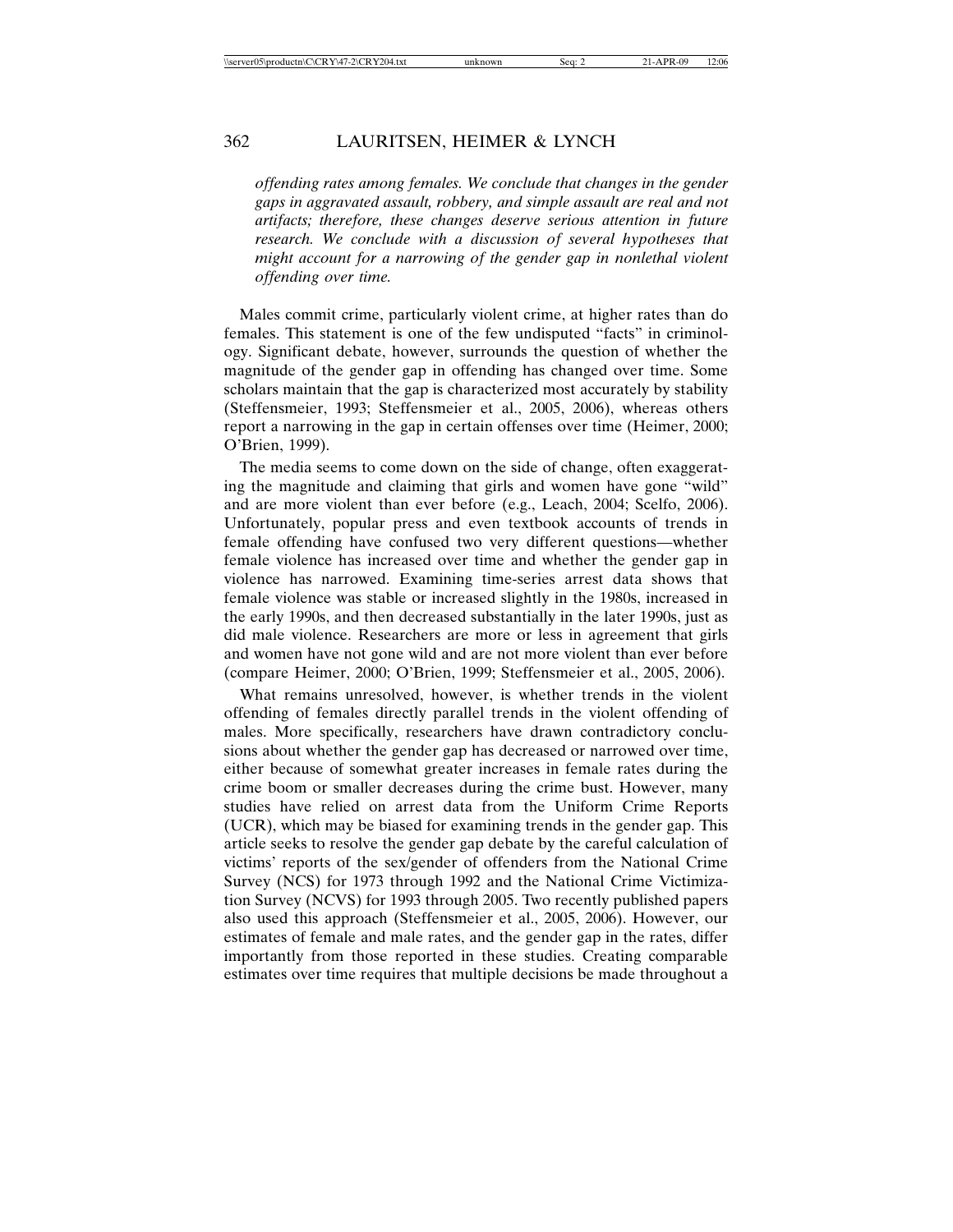series of steps and that researchers make these decisions transparent to readers. In this article, we clearly spell out the procedures for producing estimates over time from the pooled NCS-NCVS data, as well as the decisions that we make at each stage of the process, to assess changes in the gender gap in violent offending. This articulation of procedures can serve as a template for additional research using the NCVS data that can contribute to our understanding of the relationship between gender and violent crime and that can specifically resolve what seem to be contradictory assessments of the gender gap in offending.

## THE DEBATE OVER THE GENDER GAP IN OFFENDING

In the mid-1970s, Rita Simon (1975) and Freda Adler (1975) published very influential books that reported that women's rates of crime and violence were increasing at a faster rate than men's offending, which produced some narrowing in the gender gap in offending. These books spurred a spate of studies of trends in women's offending in the United States, Canada, and the United Kingdom, which were focused mostly on arrest and conviction data (e.g., Austin, 1982; Box and Hale, 1983; Fox and Hartnagel, 1979; Noblit and Burcart, 1976; Steffensmeier, 1980). Methodological problems in the early research created a lack of clarity. However, researchers soon acknowledged that a comparative approach taking into account both male rates and female rates was essential for concluding whether any unique change had occurred in women's offending (e.g., Box and Hale, 1983; Steffensmeier, 1980). Researchers also took others to task for failing to adjust crime rates for changes in the adult female and male populations over time and for masking important differences by analyzing indices of crime rather than disaggregating by offense type (Box and Hale, 1983: 35). On balance, research that compared female with male arrest rates during the 1960s and 1970s in the United States questioned whether any meaningful change in the gender gap in offending had occurred, and concluded that if any change had occurred, it was limited to minor property crime (e.g., Steffensmeier, 1980; Steffensmeier and Cobb, 1981).

It now seems clear that the findings about changes in the gender gap in arrests must be contextualized by time period and type of offense. Simon (1975) compared female arrest rates in the 1960s and 1970s and concluded that notable increases were found in property offenses, but no important increases were discovered in female arrest rates for violence. Steffensmeier and Cobb (1981) examined arrests over a longer time period from the 1930s through the 1970s—and reported that the gender gap had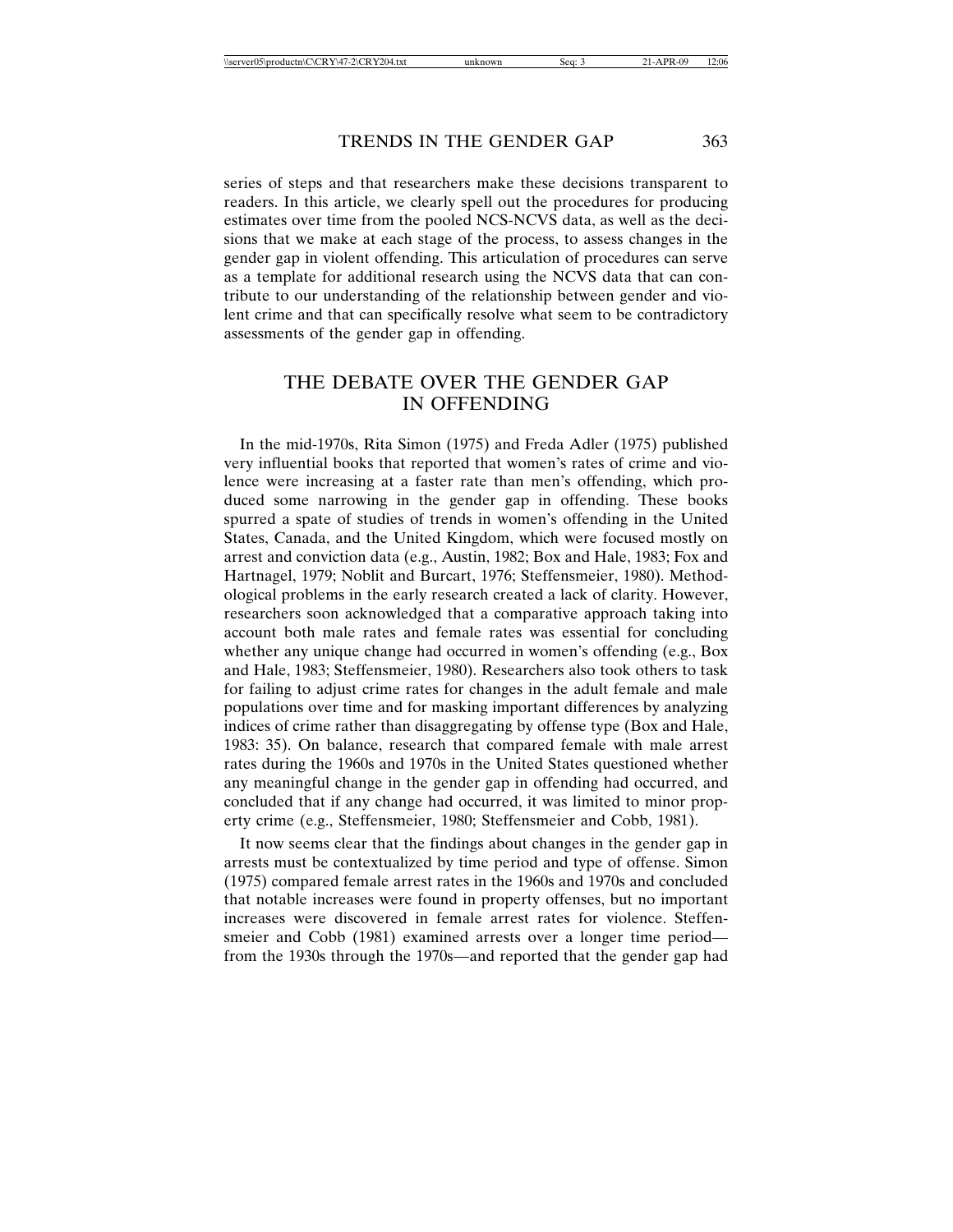narrowed some for property crimes but not for violent offenses. Steffensmeier (1993) studied three time points between 1960 and 1990 and similarly reported a modest narrowing in the gender gap in property arrests but no change in the gender gap in violent arrests. However, Giordano, Kerbel, and Dudley (1981) reported reductions in the gender gap in a range of offenses, which included violent offenses such as aggravated and other assault, in a study of arrests in Ohio from 1890 to 1976.

More recent research has examined annual data on the gender gap in arrests rates from 1960 to the mid-1990s and has concluded that some significant narrowing was found in the gender gap in arrests for some property and violent crimes during this period (Heimer, 2000; O'Brien, 1999). Two very recent studies that examined arrest data from 1980 to the early years of the twenty-first century revealed a significant narrowing in the gender gap in arrests for some violent offenses (Steffensmeier et al., 2005, 2006). The examination of data covering the crime boom and bust of the 1990s is important and thus is necessary for assessing changes in the gender gap.

The reports that the gender gap in arrests for violent crime is narrowing may indeed represent a change in female behavior in recent decades, and researchers have offered a few explanations for this change. Perhaps the most well-known argument is the liberation hypothesis, which asserts that as women gain social power and freedoms, they are subject to fewer informal controls and should have more opportunities to commit crime and violence (e.g., Adler, 1975; Austin, 1982; Hunnicutt and Broidy, 2004; Simon, 1975). A second hypothesis is the economic marginalization argument, which contends that the economic circumstances of poor, uneducated women have worsened in comparison with their male counterparts in recent decades; this result should be linked to greater increases in women's than in men's offending rates during periods of increasing crime and smaller declines in women's rates during the recent crime bust (see Baskin and Sommers, 1998; Box and Hale, 1984; Heimer, 2000; Heimer, Wittrock, and Unal, 2006). Although these hypotheses may suggest somewhat different patterns of change in the gender gap in violent offending, both focus on explaining changing patterns of female and male *behavior*.

An alternative scenario is that the relative violent behavior of females and males has changed little, and the narrowing gender gap in arrests occurs because of changing societal definitions of violence (e.g., Steffensmeier et al., 2005, 2006). This argument suggests that changes in perceptions of violence manifest themselves in ways that lead to a reduction in the gender gap in violence as measured by official police data but result in little change in the gender gap in actual violent behavior. According to this viewpoint, strides toward decreasing inequality of women and men, or more general decreases in the public's tolerance of violence, may have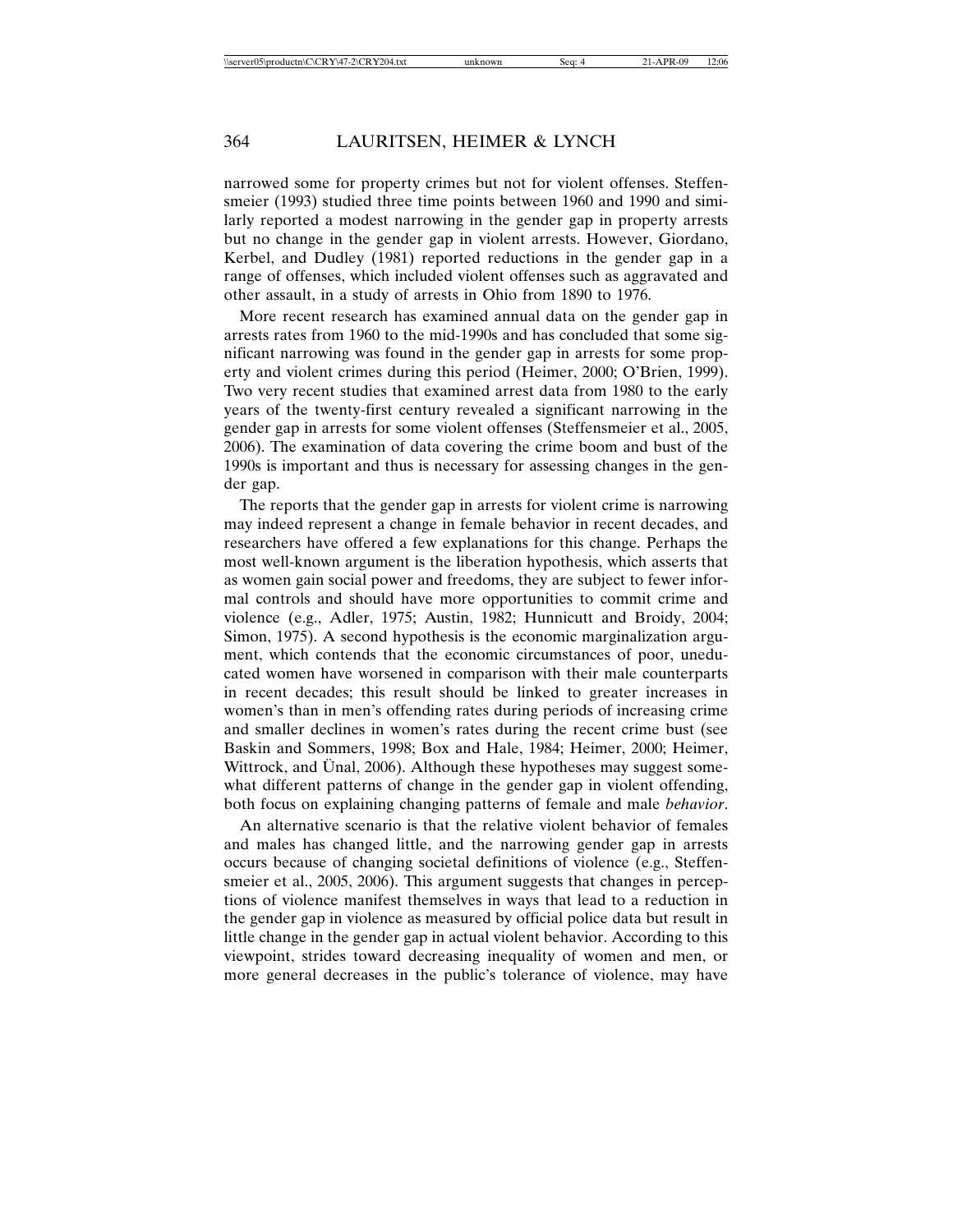shaped the way that police view female offending, and they may have become increasingly likely to view women's violence as problematic. These circumstances could lead to increasing arrests for women's behavior that previously would not have resulted in arrest, or to a "charging up" of offenses that in the past would have resulted in charges for a less serious crime (e.g., Steffensmeier et al., 2006), as when crimes that previously would have been charged as simple assaults were increasingly charged as aggravated assaults, inflating these rates over time (see also Blumstein, 2000; Rosenfeld, 2007). In addition, domestic violence, which may not have been viewed as "violence" or as worthy of reporting to the police in earlier years, may have increasingly come to the attention of the criminal justice system in more recent years and may have been more likely to result in arrest. For example, mandatory arrest policies in domestic violence cases may have led to more arrests of women over time as the arrest of both parties in domestic violence cases increased (Chesney-Lind, 2002; Miller, 2001; Steffensmeier et al., 2006). These practices would result in a narrowing of the gender gap in arrests because female rates would presumably increase more than male rates. In this case, any narrowing of the gender gap in arrests could be an artifact of changing criminal justice practices (Steffensmeier et al., 2005, 2006).

The key question is whether changing views of violence and criminal justice system measurement of violence account for the narrowing of the gap between female and male arrest rates for violence over time, or whether differences in behavior have occurred among female and male offenders. This debate can be assessed by examining trends in victims' reports of the sex/gender of offenders in violent incidents reported in the NCS and NCVS, which have used consistent definitions of violent incidents over time and are unaffected by changing criminal justice system policies. The NCS and NCVS ask respondents about whether specific behaviors have occurred, and typically the responses are used by researchers to code incidents using the official definitions of violent crimes in the Federal Bureau of Investigation's (FBI) UCR. Respondents are not asked to report whether they were a victim of "aggravated assault," "robbery," or "violence," but rather they are asked, through a series of questions, about the elements of possible incidents of violence that they have experienced. Therefore, changes over time in respondents' perceptions of the meaning of the words "aggravated assault," "violence," and so on should not influence rates of particular violence offenses coded from victims' reports of the specific elements of their victimization. Earlier research by Hindelang (1979) used cross-sectional data to show that the proportions of female and male offenders in UCR arrests and NCS reports of violent offenders were comparable. However, this study did not assess female-tomale violent offending rates over time.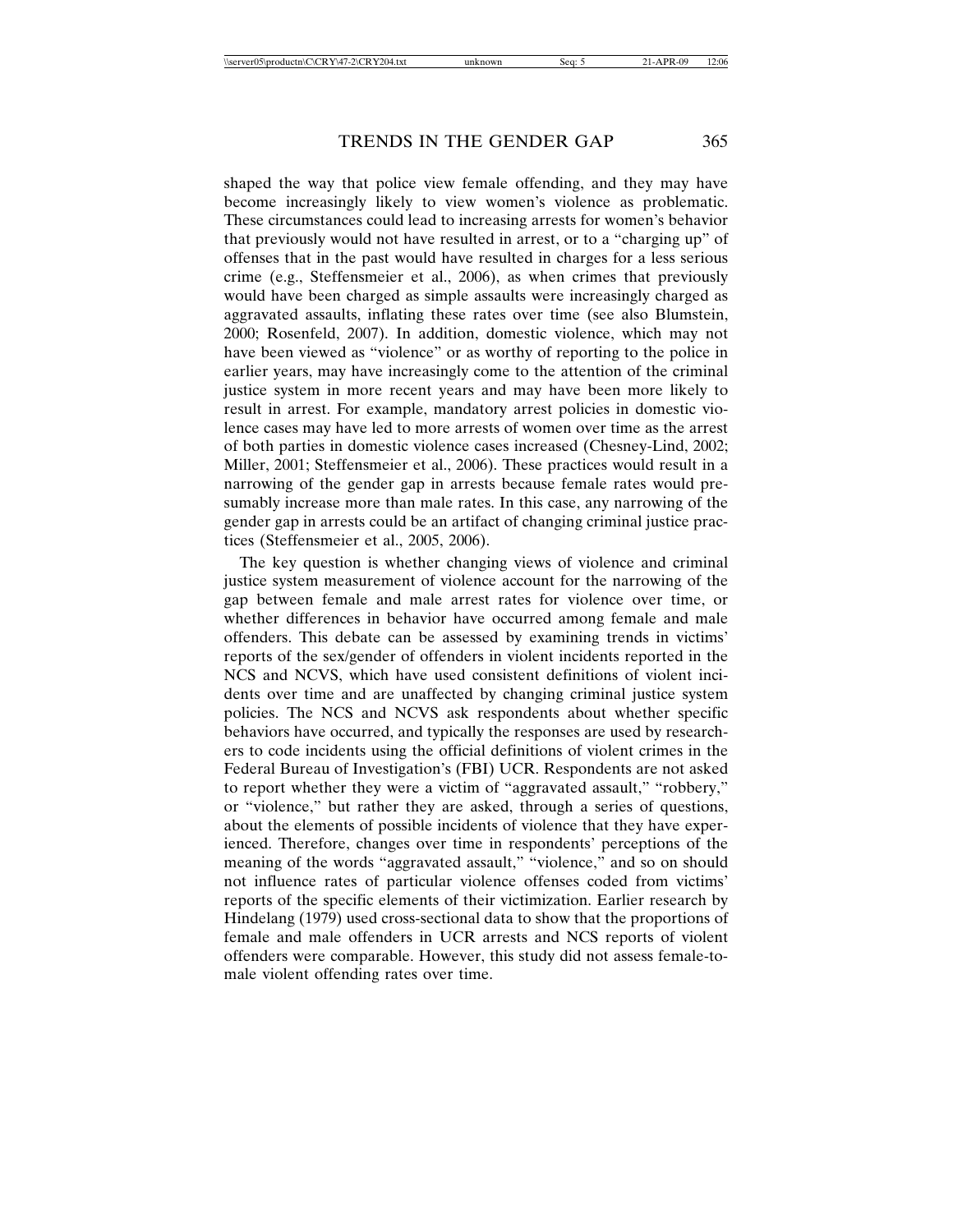One difficulty in assessing change in the relative involvement of women and men in offending over time is that the NCS was redesigned in 1992, when it became the NCVS. As we describe in detail below, creating a long-term series from the data requires specific adjustment procedures (see Lynch, 2002; Rand, Lynch, and Cantor, 1997). We follow these procedures to link the NCS and NCVS and generate a national-level time series of the reported sex of offenders in aggravated assaults, robberies, and simple assaults. These trends allow us to assess the state of the evidence about changes in the gender gap in violent offending for the period 1973–2005. We do not assess the gender gap in rape and sexual assault offending because we have found that these crimes have remained overwhelmingly dominated by male offenders over the past three decades. In addition, because it is impossible to rely on victims' reports in cases of homicide, we do not perform comparable analyses of the gender gap in male and female homicide offending.

## ESTIMATING MALE AND FEMALE OFFENDING RATES USING THE NCVS

To obtain measures of male and female offending rates using the NCS and NCVS, researchers must make a series of methodological decisions, each of which can affect the rate estimates and perhaps the trends in those rates. Fortunately, it is possible to assess the impact of these decisions on assessments of the gender gap in offending by comparing the rates and trends obtained using the various estimation strategies. Below, we outline the issues that must be considered when estimating gender-specific trends in offending and assess the effects these issues have on the rates and trends.

As most criminologists know, the NCS/NCVS have been used to gather self-report survey data about persons' experiences with violence and other forms of victimization continuously since 1973.1 Persons who respond positively to a series of cues concerning possible incidents of attempted or completed violence during the screening process are subsequently asked a series of questions about the incident.2 After completion of the interview,

<sup>1.</sup> Using a nationally representative sampling frame, interviews are conducted with persons ages 12 years and older in each sampled household. The annual sample size has varied over the years, ranging from approximately 275,000 interviews in the early years of the NCS to 134,000 interviews in the 2005 NCVS. Persons and households are selected for participation on the basis of census information rather than on random-digit dialing procedures, which may produce biased samples. Person-level response rates have been very high, which ranged from 96 percent in 1973 to 84 percent in 2005.

Incidents are limited to those that have occurred within the past 6 months. The greatest changes in the survey over time were the new and expanded set of cues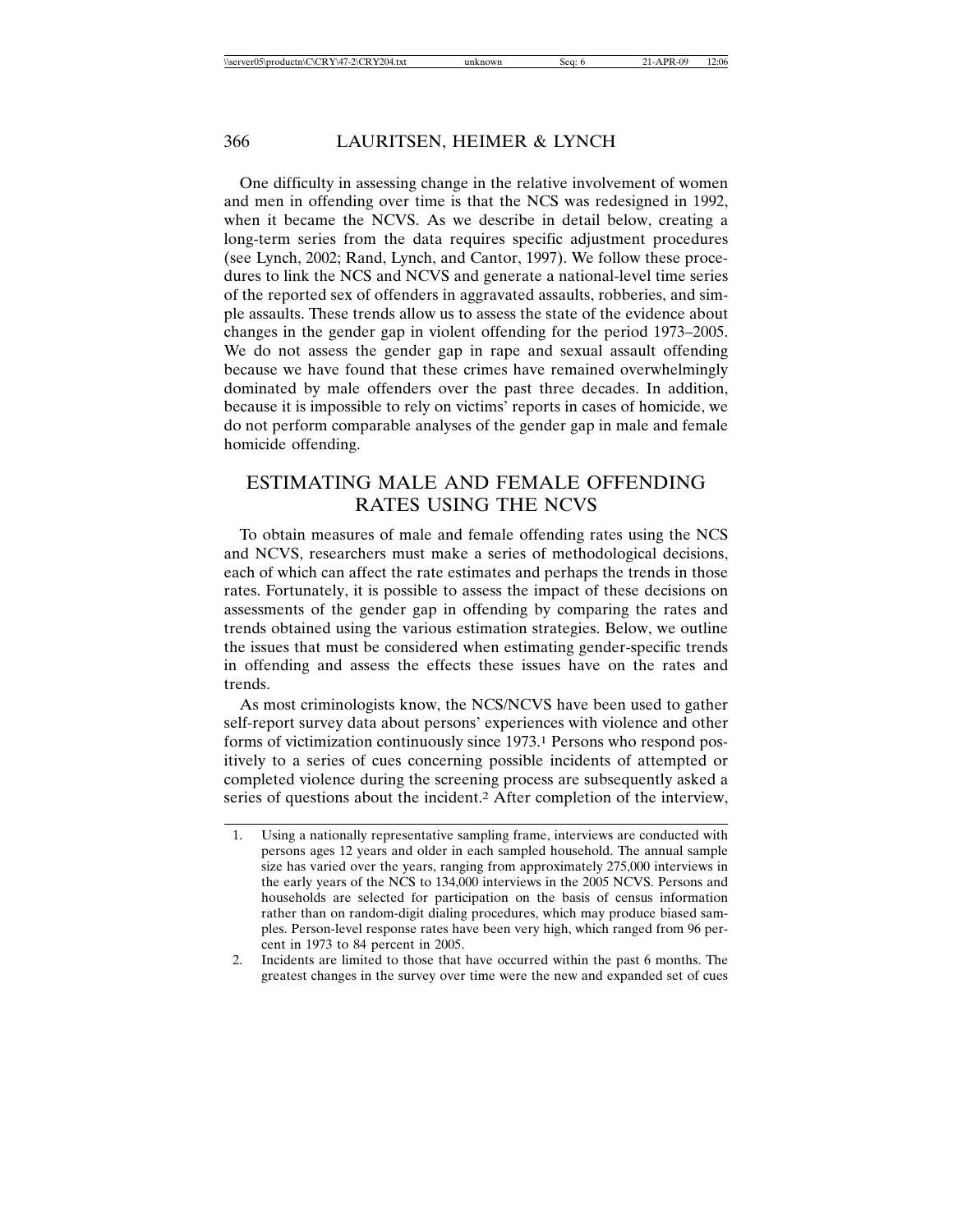the answers to the incident questions are used to place the eligible incidents into crime type categories and to exclude ineligible events.3 Detailed questions about the incident occur in the following order during the interview: the number of times the incident occurred, when and where the incident took place, the nature of the incident (e.g., threatened or completed), weapon use by the offender, whether and how the victim was injured and whether subsequent medical care was needed, whether the victim took protective actions during the incident, whether bystanders or others were present, whether the victim knows anything about the offender, whether the crime was committed by only one or more than one offender, whether the offender(s) was male or female, the estimated age of the offender(s), whether the offender(s) was a member of a street gang or under the influence of alcohol or drugs, the victim's relationship to the offender(s), and the race of the offender(s).<sup>4</sup> Once incidents are coded into the crime type categories of interest, appropriately weighted counts of these incidents or victimizations are used as the numerators in the estimation of crime rates.5

The simplest way to examine whether the gender gap in violent offending has changed over time is to use the tables available in the NCS and NCVS printed reports to plot the percent female involvement in singleoffender violent incidents and the percent of any female involvement in multiple-offender violent incidents (see, e.g., U.S. Department of Justice, 1977).6 Our compilation of these reports is displayed in figure 1, which shows that these simple percentages have increased over time. In 1976, the first year for which these percentages are available in printed reports, approximately 11 percent of single-offender violent incidents were reported to have been committed by a female, whereas about 19 percent of multiple-offender violent incidents involved at least one female offender. By 2005, these proportions had increased to about 20 percent and 26 percent, respectively. Of course, these percentages do not take into account any compositional changes in violent crime types that may have

introduced with the NCVS redesign. The screening and incident report questionnaires can be found at the following Web address: www.ojp.usdoj.gov/bjs/cvict. htm#ncvs.

<sup>3.</sup> In most published reports, the Bureau of Justice Statistics (BJS) relies on FBI definitions of crimes. However, analysts may create their own crime classifications to reflect their research questions.

<sup>4.</sup> Narrative comments are also recorded by the interviewer. However, these narratives are not part of the public use data.

<sup>5.</sup> BJS excludes series incidents and crimes that involve respondents that occurred outside of the United States from the numerators of their victimization rates.

<sup>6.</sup> Although questions about the sex of the offender(s) were asked beginning with the first administration of the survey in 1973, the first table to present this information appeared in the 1976 report (see U.S. Department of Justice, 1977 and subsequent volumes).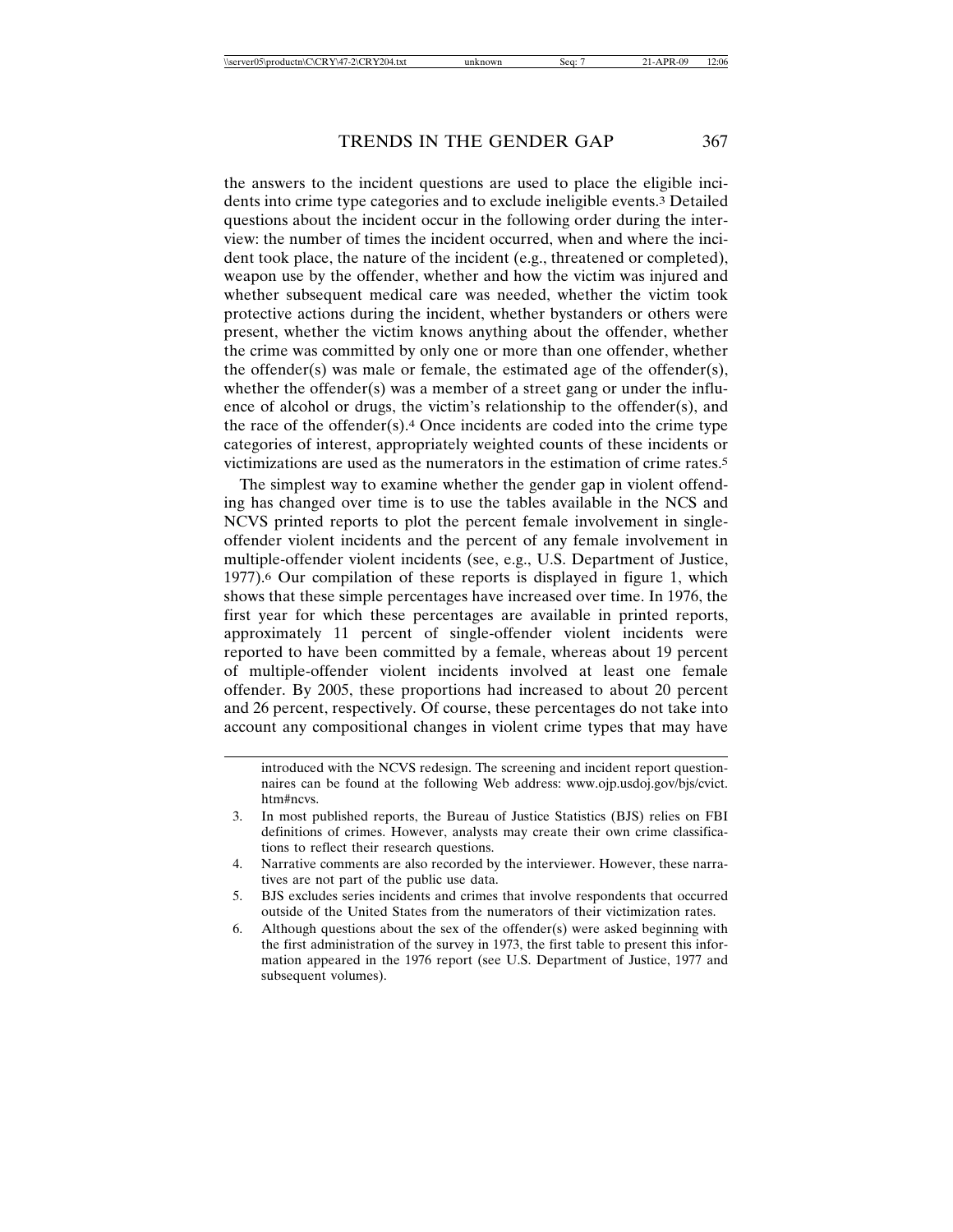occurred over time, or the 1992 NCVS redesign which might affect the comparability of the percentages across the NCS and NCVS years. Nonetheless, the general increases in these published percentages provide initial evidence that the gender gap in violent offending may have decreased some over the past three decades.

## **Figure 1. Percent Female Involvement in Single- and Multiple-Offender Incidents of Violence**



*Source:* U.S. Department of Justice, Bureau of Justice Statistics, Criminal Victimization in the United States, for years 1976–2005.

To examine the gender gap in more detail, the public-use NCS and NCVS data files can be used to develop crime-specific rates of male and female offending.7 But before the rates for the NCS and NCVS periods can be estimated, researchers must decide how to handle multipleoffender incidents and how to count offending in "series" victimizations (i.e., multiple incidents of a similar nature, which the victim cannot describe separately in detail to the interviewer). If these aspects of violent crime incidents have changed over time, then estimates of the gender gap in offending may have been affected as well. Researchers must also decide

<sup>7.</sup> We used NCS and NCVS data from ICPSR data sets 7635, 8608, 8864, and 4699 for our estimations (see U.S. Department of Justice, Bureau of Justice Statistics, 1973–1983, 1979–1987, 1986–1992, 1992–2005). For additional information about the process of rate estimation using the NCVS, see www.icpsr.umich.edu/ NACJD/NCVS/.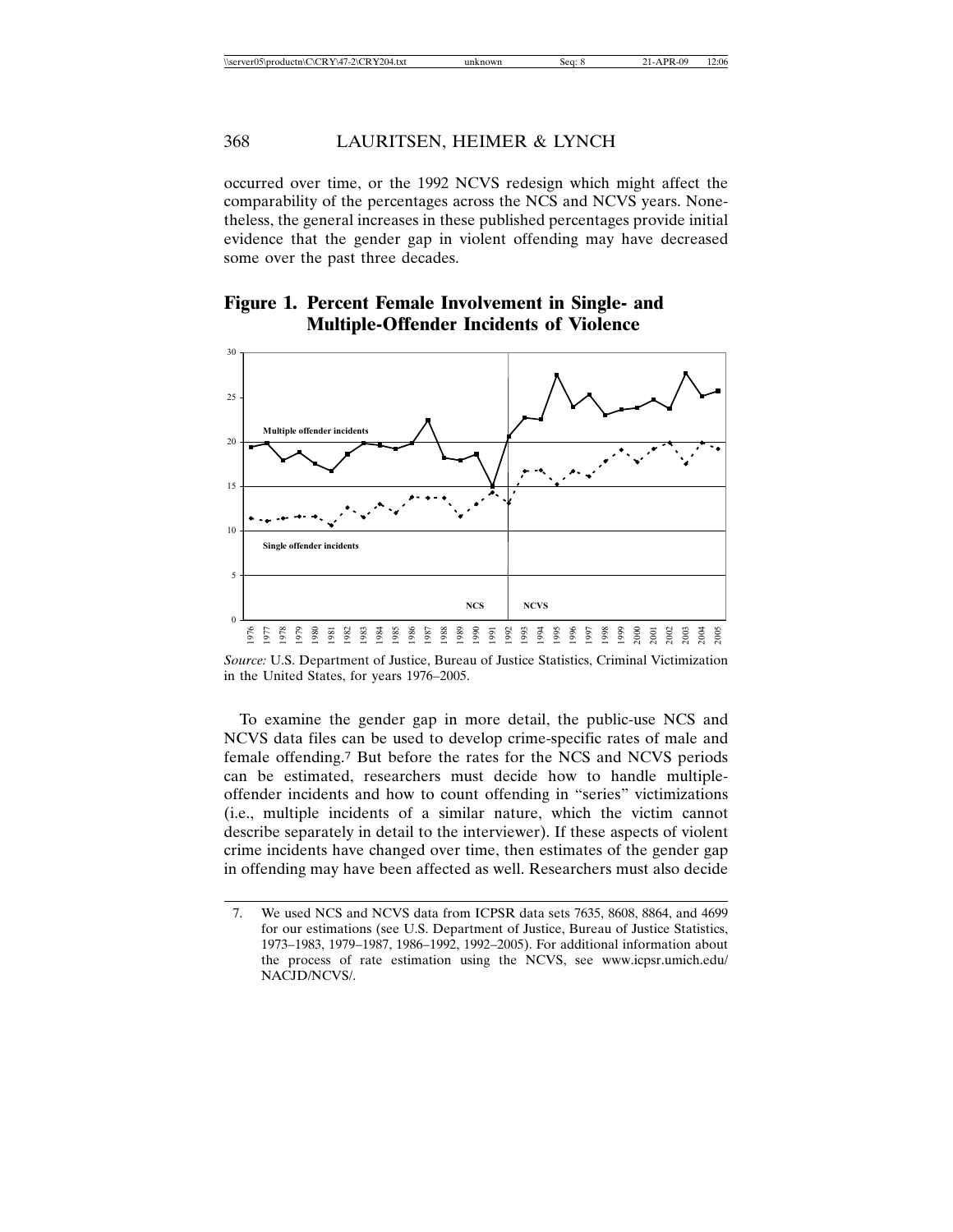how to adjust the rates derived from the NCS years to make them comparable with those of the NCVS period. The adjustments to the NCS may affect conclusions about changes in the gender gap across the 1973–2005 period, but they will not affect the trends within the NCS or NCVS periods.

#### SINGLE- VERSUS MULTIPLE-OFFENDER INCIDENTS

If all the violent incidents reported by victims involved just one offender, then the calculation of male and female violent offending rates would be relatively straightforward. In this instance, the male (or female) violent offending rate would be equal to the number of incidents in which the offender was reported to be male (or female) divided by the number of males (or females) in the population. However, a substantial proportion of violent incidents involve multiple offenders. In 2005, for example, approximately 16 percent of simple assaults, 28 percent of aggravated assaults, 42 percent of robberies, and 17 percent of rapes and sexual assaults involved more than one offender (Bureau of Justice Statistics, 2007). Multiple-offender incidents make it more challenging to produce male and female offending estimates because victims of such incidents are not asked to provide separate counts of male offenders and female offenders. Instead, victims of these incidents are asked to report the number of offenders and, subsequently, whether the offenders were "all male," "all female," or "both male and female." If the victim reported that they were "both male and female" and that there were more than two offenders, they are then asked whether they were "mostly male," "mostly female," or "evenly divided."

The number of male and female offenders involved in multiple-offender incidents can be estimated in several ways. In many cases, one can use the victim's estimate of the number of offenders to produce weighted estimates of male and female offenders.8 If two offenders were involved, it is relatively easy to use the questionnaire items to count the number of male and female offenders. If three offenders were involved, then one can assume that the response "mostly male" means that two of the offenders were male and one was female. If four offenders were involved, it is still possible to estimate the number of male and female offenders (e.g., "mostly male" probably means that there were three males and one female offender). But if five or more offenders are involved, then the

<sup>8.</sup> The victim did not provide an estimate of the number of offenders in about 3 percent of all violent incidents.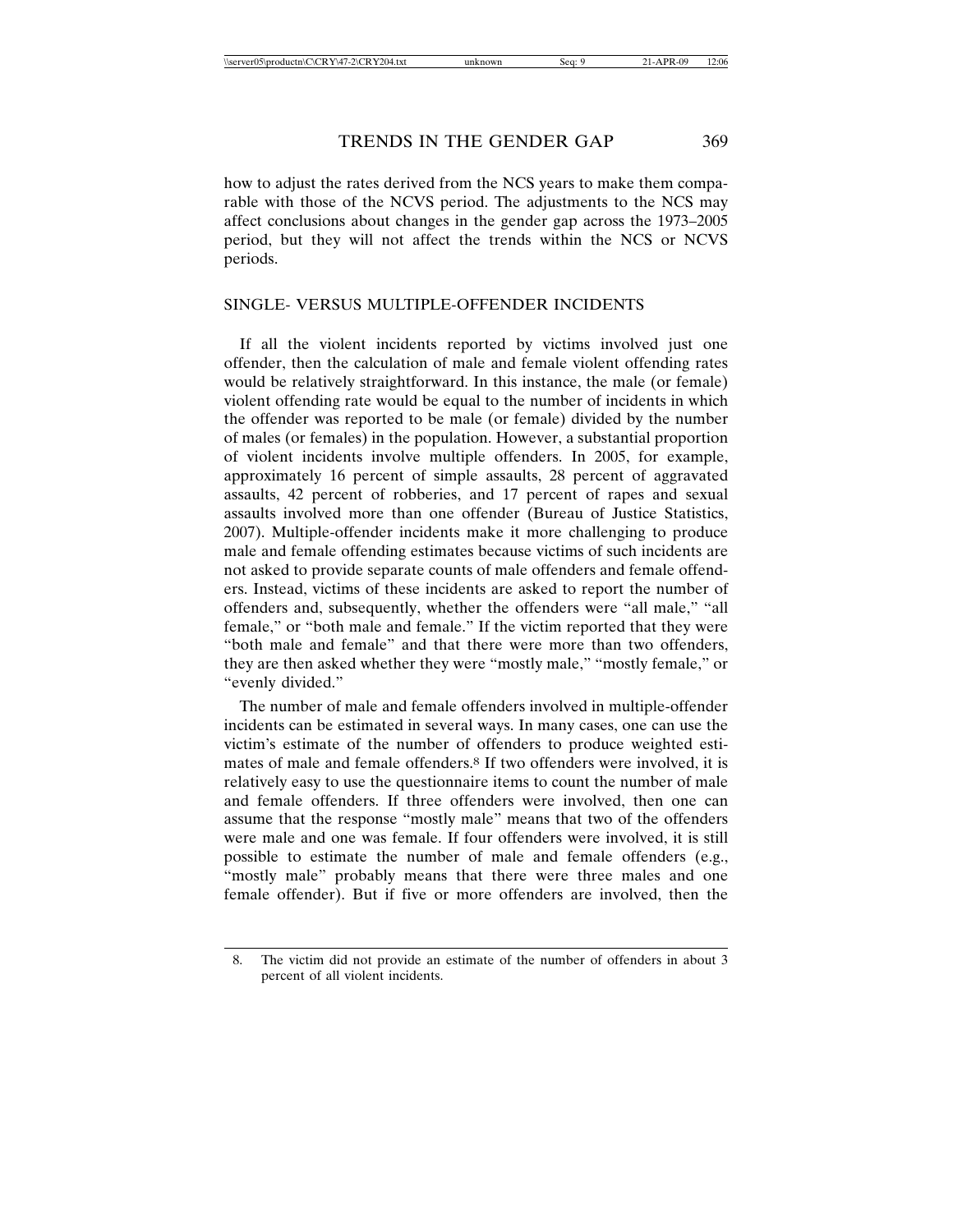response categories do not allow one to estimate easily how many offenders should be counted as male or female.9 In 2005, approximately 28 percent of all multiple-offender incidents were reported to involve five or more offenders. In addition, in some of these incidents, victims reported relatively large numbers of offenders (e.g., 12, 30, or 50). Researchers must decide whether such reports should be taken at face value, capped at some maximum (e.g., as 5 or 10 offenders), or treated as outliers and excluded from the estimates.

To examine how the handling of single- and multiple-offender incidents might affect estimates of male and female violent offending and the gender gap in offending, we estimated several sets of gender-specific rates. In our first analyses, we estimated and examined crime-specific male and female trends in single-offender violent incidents only. We begin with an assessment of these incidents to determine whether changes in female involvement in violence occurred that go beyond the role of secondary offenders.10 The proportion of all violent incidents that are committed by single offenders has increased slightly over time, and it would be important to know whether changes in the gender gap were being driven by changes in the mixture of incidents in which females were acting alone or with other offenders.

Figure 2 shows our estimates of the percentage of single-offender incidents of robbery, aggravated assault, and simple assault that involved female offenders. For each of these types of violence, we find a general upward trend in the percentages indicating some closing of the gender gap in single-offender incidents. The more rare the crime is, the greater the degree of fluctuation in the pattern. However, for each crime type, we find that the proportion of these incidents committed by female offenders approximately doubled from 1973 to 2005. Thus, over the past three decades, victims report that female offenders constitute a greater proportion of those violent incidents in which an offender is acting alone.

<sup>9.</sup> For example, if there were five offenders and the victim stated that they were "mostly male," this could mean that there were with three males and two females, or four males and one female. Obviously, the greater the number of offenders, the more problematic this issue becomes.

<sup>10.</sup> In these analyses of single-offender incidents, we weight incidents from the NCS years by crime type to make them comparable with those from the NCVS years. Details about our weighting of NCS data are discussed in a subsequent section of this article. We count series incidents as one incident for reasons that are also discussed.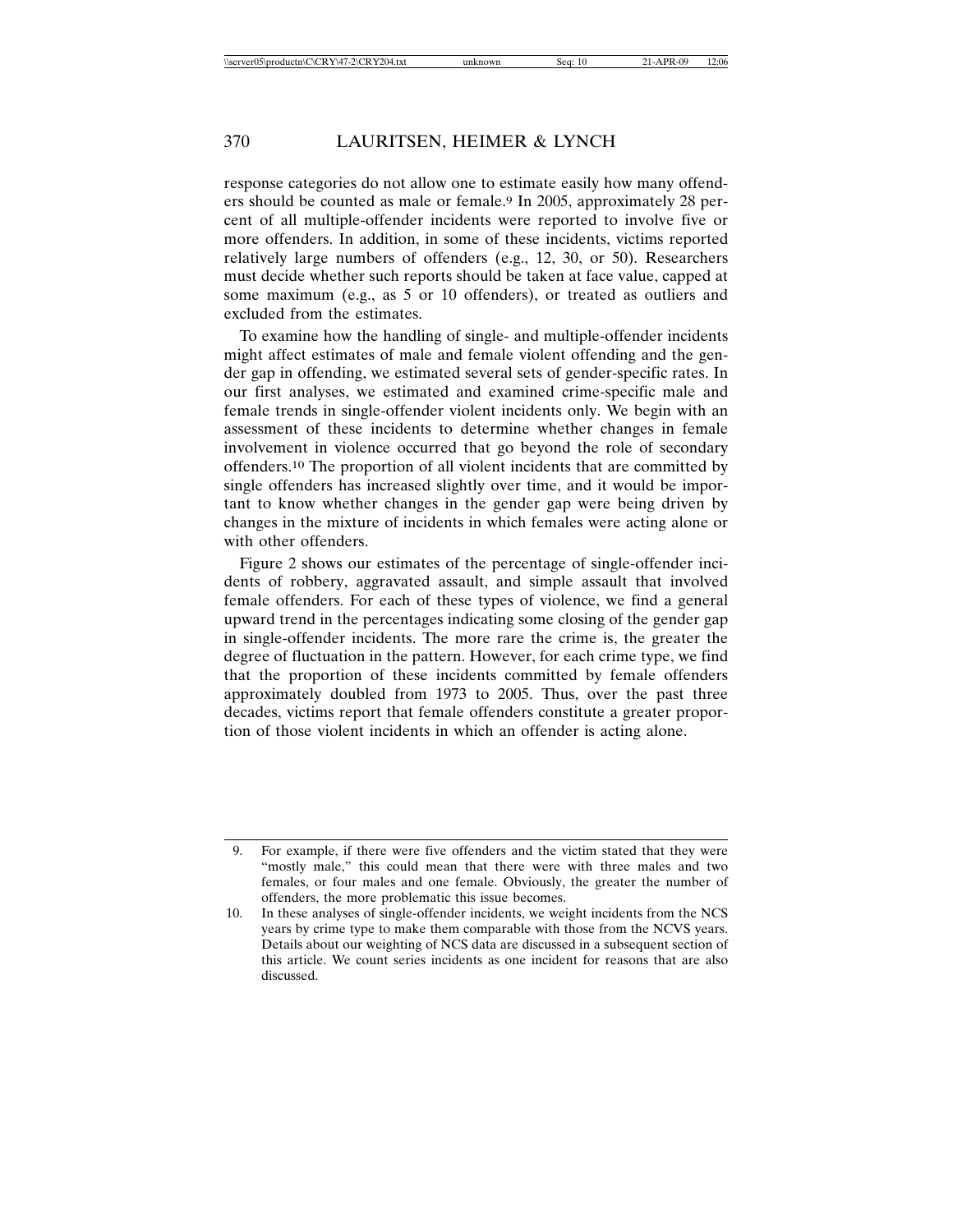

## **Figure 2. Percent Female Involvement in Single-Offender Incidents of Violence by Crime Type**

Before estimating male and female rates of offending that combine single- and multiple-offender incidents, we examined multiple-offender incidents in more detail to determine whether the average number of offenders and the gender balance in multiple-offender incidents has changed over time in ways that might affect conclusions about the gender gap. These analyses (not presented) found little change over time in the median number of offenders per multiple-offender incident. The median number of offenders was found to be three for all but two of the years in the series (in which the median was two). We also found that the percent of multiple-offender incidents involving "only males" showed some small decreases over time. Conversely, the percent of multiple-offender incidents involving "only females" or "mixed sex" offenders showed small increases over time. We found that most of these small changes in the gender composition of multiple-offender incidents occurred during the early 1980s.11

<sup>11.</sup> One recent assessment of gender and offending uses the NCS and NCVS data to assess changes in the gender gap in *juvenile* violent offending (Steffensmeier et al., 2005). Because of this, we note additional problems that arise when using the data to estimate male and female rates of juvenile violent offending in appendix A.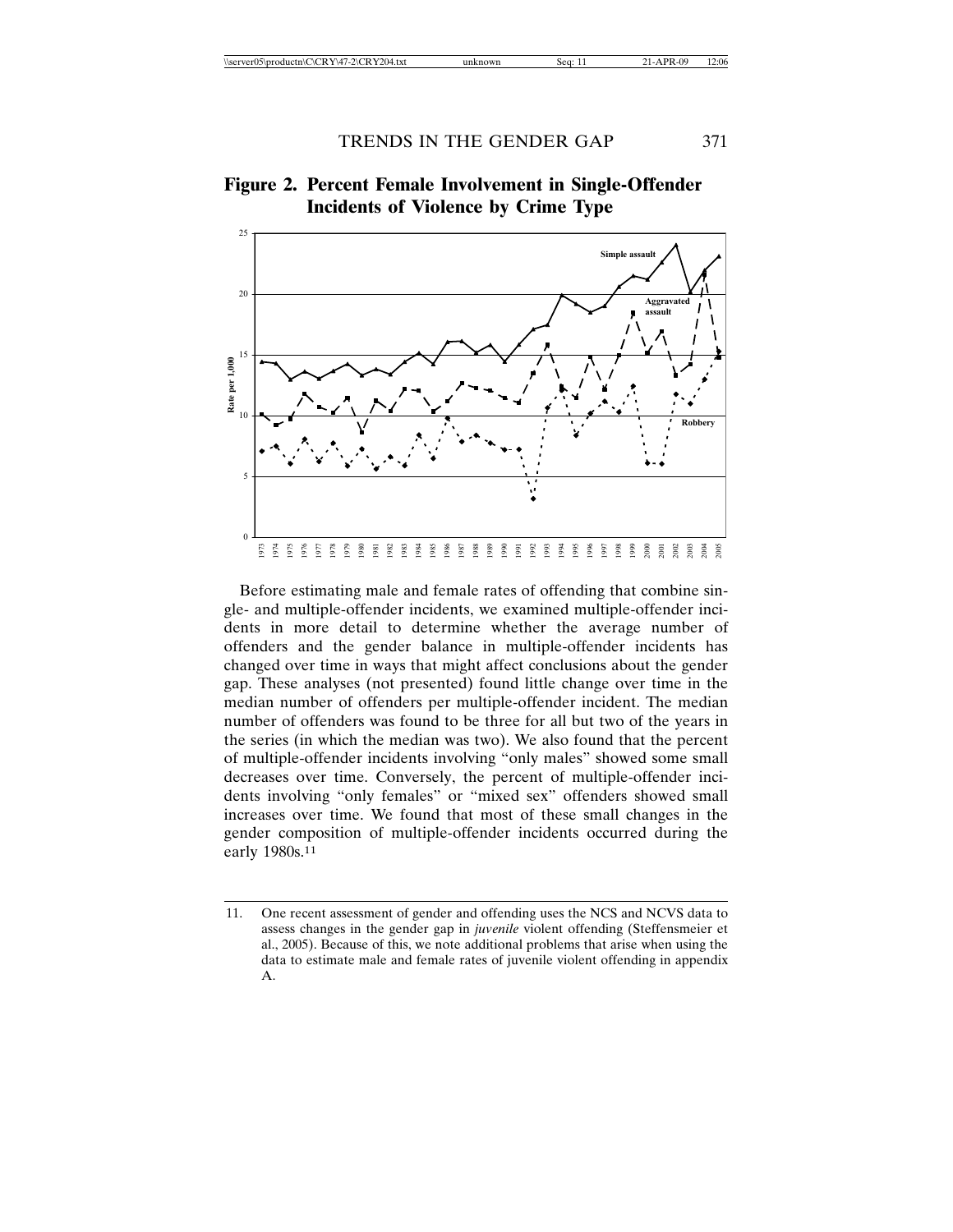We estimated total rates of male and female violent offending (singleplus multiple-offender incidents) using two methods. The first method weighted multiple-offender incidents by the reported number of offenders and the reported gender breakdown. These rates are defined as follows:

Male offending rate = 
$$
(N \text{ Male Off}_{\text{SO}} + N \text{ Male OffEST}_{\text{MO}}) \times 1000
$$
 (1)

\nFemale offending rate =  $(N \text{ Female Off}_{\text{SO}} + N \text{ Female OffEST}_{\text{MO}}) \times 1000$  (2)

\nNumber of females ages 12 and above

where N Male Off<sub>so</sub> (and N Female Off<sub>so</sub>) are the number of male (and female) offenders reported in single-offender incidents, and N Male  $OffEST<sub>MO</sub>$  (and N Female  $OffEST<sub>MO</sub>$ ) are the number of male (and female) offenders estimated in multiple-offender incidents.12 As noted, it may be impossible to determine the number of male and female offenders in incidents when the victim reported five or more offenders; therefore, we decided to cap the gender-specific estimates of offenders at five.13 Although this technique will make our estimates of the overall number of offenders lower, it allows us to include the maximum number of multipleoffender incidents in which reasonable determinations of the gender of the offender can be made. Given the importance of gender in this analysis, this approach seemed to be the wiser choice.

We compared the estimates using the above method with those based on a simpler method in which we did not weight multiple offender incidents by the number of offenders. These rates were estimated as follows:

| Male offending rate = Number of violent incidents with male offender(s) only $\times$ 1000 (3) |     |
|------------------------------------------------------------------------------------------------|-----|
| Number of males ages 12 and above                                                              |     |
| Female offending rate = Number of violent incidents with female offender(s) $\times$ 1000      | (4) |
| Number of females ages 12 and above                                                            |     |

Similar to equations 1 and 2, these rates also include single- and multiple-offender incidents and capture the extent to which males and females are involved in offending. They constitute unbiased estimates of trends in

<sup>12.</sup> We use the population ages 12 years and above in the denominator because criminal violent offending below age 12 is very rare and because detailed population totals for persons ages 12 and above can be obtained directly from the data. In addition, these denominators make for more reasonable comparisons between the gender gaps obtained from NCS/NCVS data and UCR arrest data discussed later in this article. We also reestimated the rates based on the male and female populations ages 12 to 64 and found the trends to be identical.

<sup>13.</sup> In prior research designed to produce juvenile offending estimates, Lynch (2002) caps the number of offenders at 10. Although gender-specific offending rates are affected by this decision, we found that the trend in the gender gap was not affected.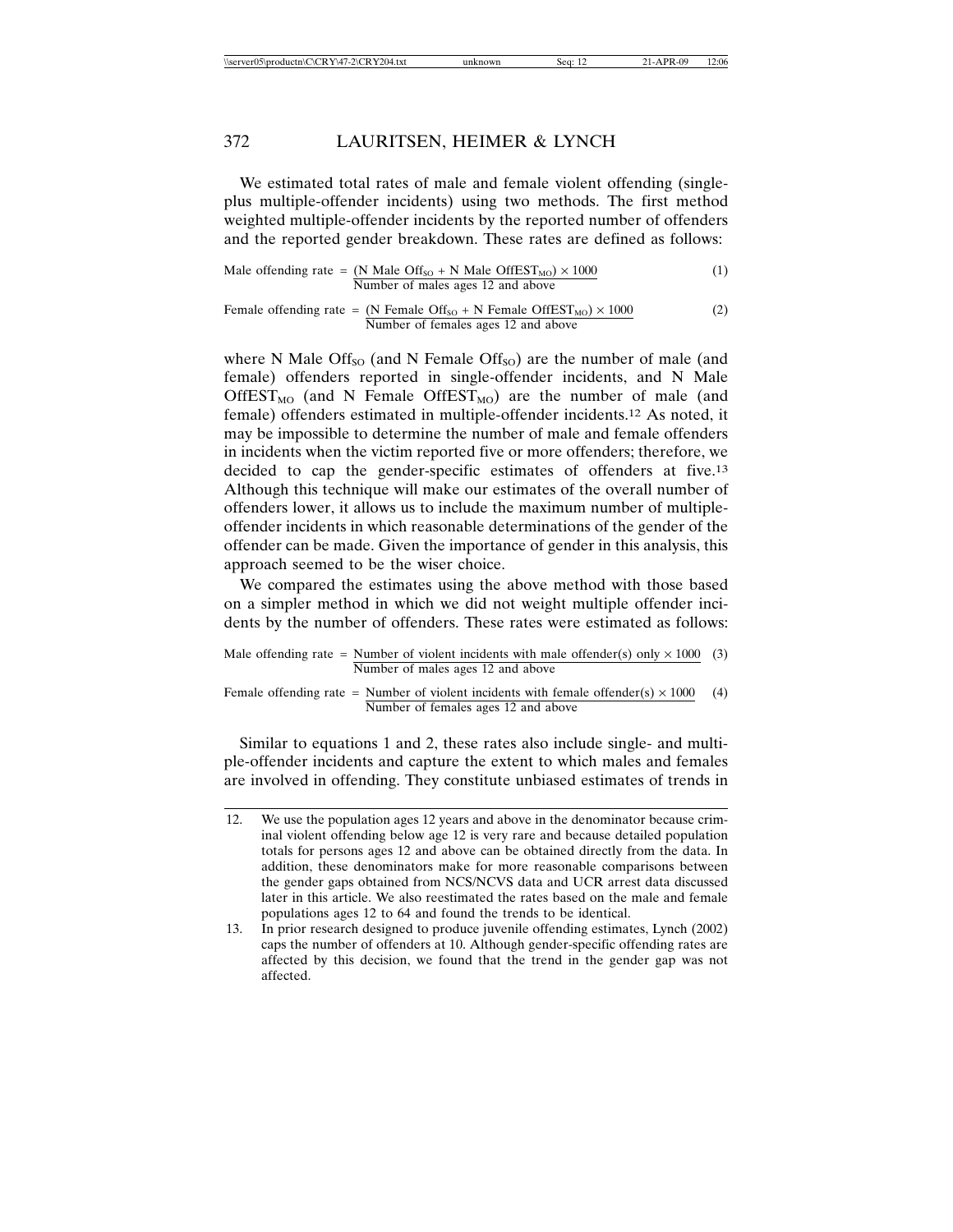the gender gap if the proportion of incidents that involve multiple offenders and the gender balance of those incidents has remained fairly stable over time as suggested by our diagnostics of multiple-offender incidents. However, the absolute magnitude of the gender gap produced by these rates will vary from that estimated using equations 1 and 2 to the extent that one gender or another mathematically dominates multiple-offender incidents.

We compared rates based on these two methods for the crimes of robbery, aggravated assault, and simple assault, and we estimated the gender gap using the gender rate ratio (i.e., the female offending rate divided by the male offending rate). Both methods generated the same trend lines that depict the gender gap in violent offending. However, the magnitude of the gender rate ratio is somewhat lower when multiple-offender incidents are weighted as in equations 1 and 2, because males are disproportionately involved in multiple-offender incidents (as they are in singleoffender incidents). The difference in the two estimates of the gender gap remained constant over time, because the gender composition of multipleoffender incidents has changed relatively little over the years. Therefore, because the two sets of estimates provided similar conclusions about changes in the gender gap, we use the more parsimonious technique as shown in equations 3 and 4 for estimating the rates used in subsequent analyses in this article. Parsimony is a virtue here because it means that the method required fewer assumptions and calculations, and those assumptions that were made could be tested (e.g., the stability over time of the gender distributions of offenders in multiple offender incidents).

### SERIES VICTIMIZATIONS

Researchers must also decide how to treat series victimizations in their rate estimations. Victimizations of a similar nature that occur more than six times during a recall period and for which the victim cannot recall sufficient detail are referred to as series victimizations.14 To reduce respondent burden, series victims are asked to report the details (including sex of the offender) for the most recent event of the series. Victims' estimates of the number of times the event occurred tend to be rounded approximations that can have substantial influences on overall rates of specific types of crimes (see Planty, 2007; Rand and Rennison, 2005), as well as on genderspecific offending rates. As with multiple-offender incidents, researchers must decide whether victims' estimates about the number of events

<sup>14.</sup> During the NCS period, series victimizations were defined by three rather than six incidents. Counting series victimizations as one, three, or six incidents during the NCS period had little effect on the gender gap trends observed within the NCS period.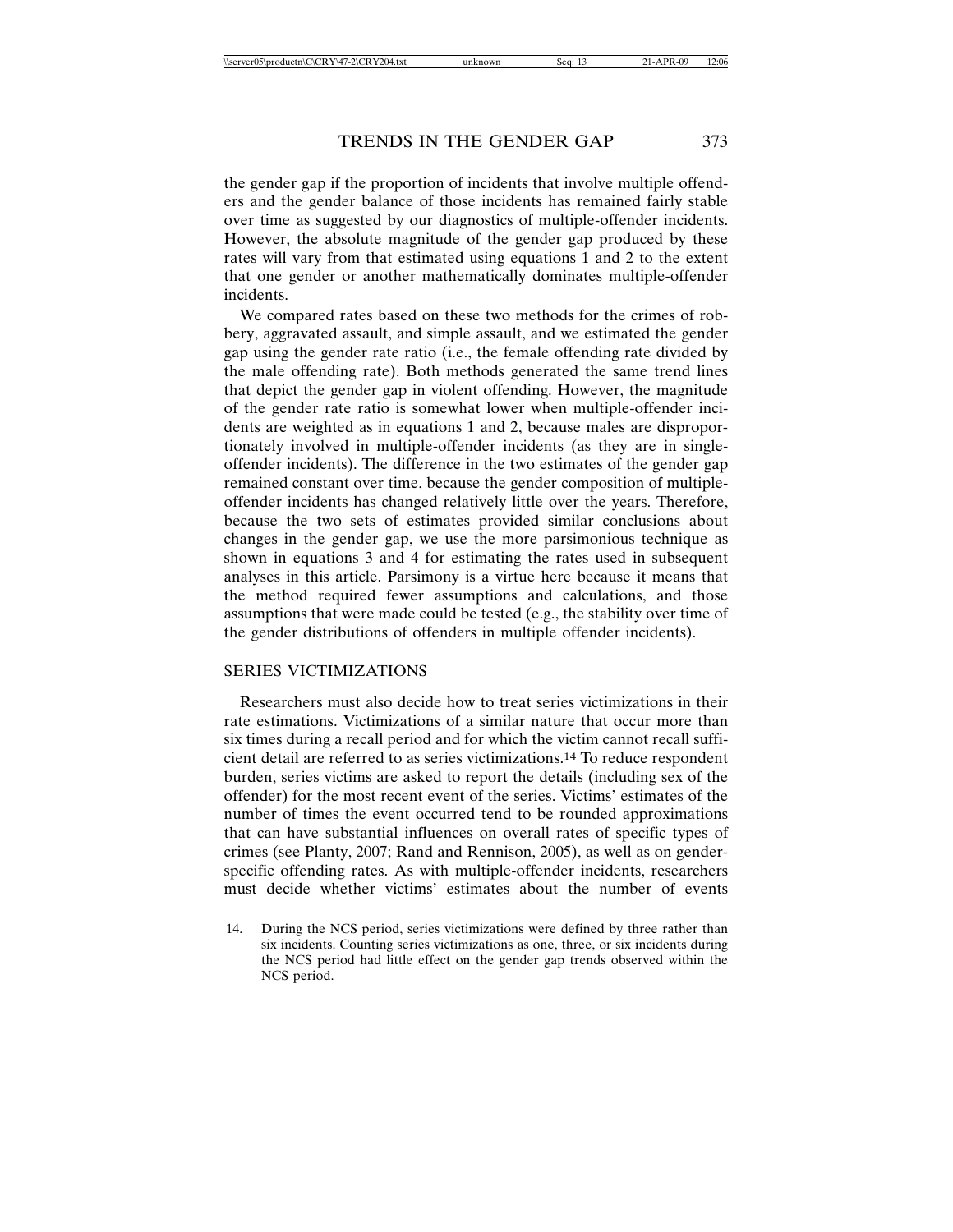involved in the series should be taken at face value or capped at some maximum. If these and other aspects of series incidents have changed over time, the treatment of series victimizations could affect trends in male and female offending and estimates of changes in the gender gap in offending.

To assess the role of series incidents on gender-specific rates of offending, we compared the rates and the gender rate ratio for each crime type by counting series events as one incident and by counting such events as six incidents. Series incidents were capped at six because that number is part of the measurement protocol of the NCVS and because "six" is the most commonly occurring estimate provided by victims. Violent victimization is a relatively rare event, and as noted, victims' estimates of the number of times an event occurred can have substantial effects on crime rates. Classifying such incidents by type of crime when the details are available only for the most recent event in the series is also problematic.15 For example, the most recent event in a series may be classified as a simple assault, whereas several of the earlier occurrences may have been aggravated assaults (assaults with weapons or serious bodily injury). Thus, weighting series incidents by the respondent's estimate of the number of incidents has the potential to introduce much error within and across crime types.16

In our analysis of this issue, we found that the proportion of all incidents that were reported as series events has declined some over time and that these declines affected male and female offending trends similarly. As a result, weighting series incidents as one versus six victimizations had little impact on changes in the gender gap in offending over time. Therefore, to minimize estimation error in the trends, we decided to treat series incidents using the simpler approach, in which series incidents are counted as one rather than six occurrences. This technique ensures that series incidents are included in our analyses of gender and violent offending while minimizing errors in the estimate of the number of incidents in a particular series report.

<sup>15.</sup> If the victim can provide details about each incident in the series, then all incidents will be counted. It is only when the victim does not do so that the experience is classified as a series incident and details about the last incident are gathered.

<sup>16.</sup> When Biderman and Lynch (1991) weighted the NCS counts by the victim's estimate of the number of incidents in the series, the rates became much higher and unstable over time. They attributed this instability to imprecision of victims' estimates of the number of incidents in the series, especially in those rare series with extremely high numbers of incidents. Planty (2007) found similar effects on NCVS crime rate trends that included series incidents.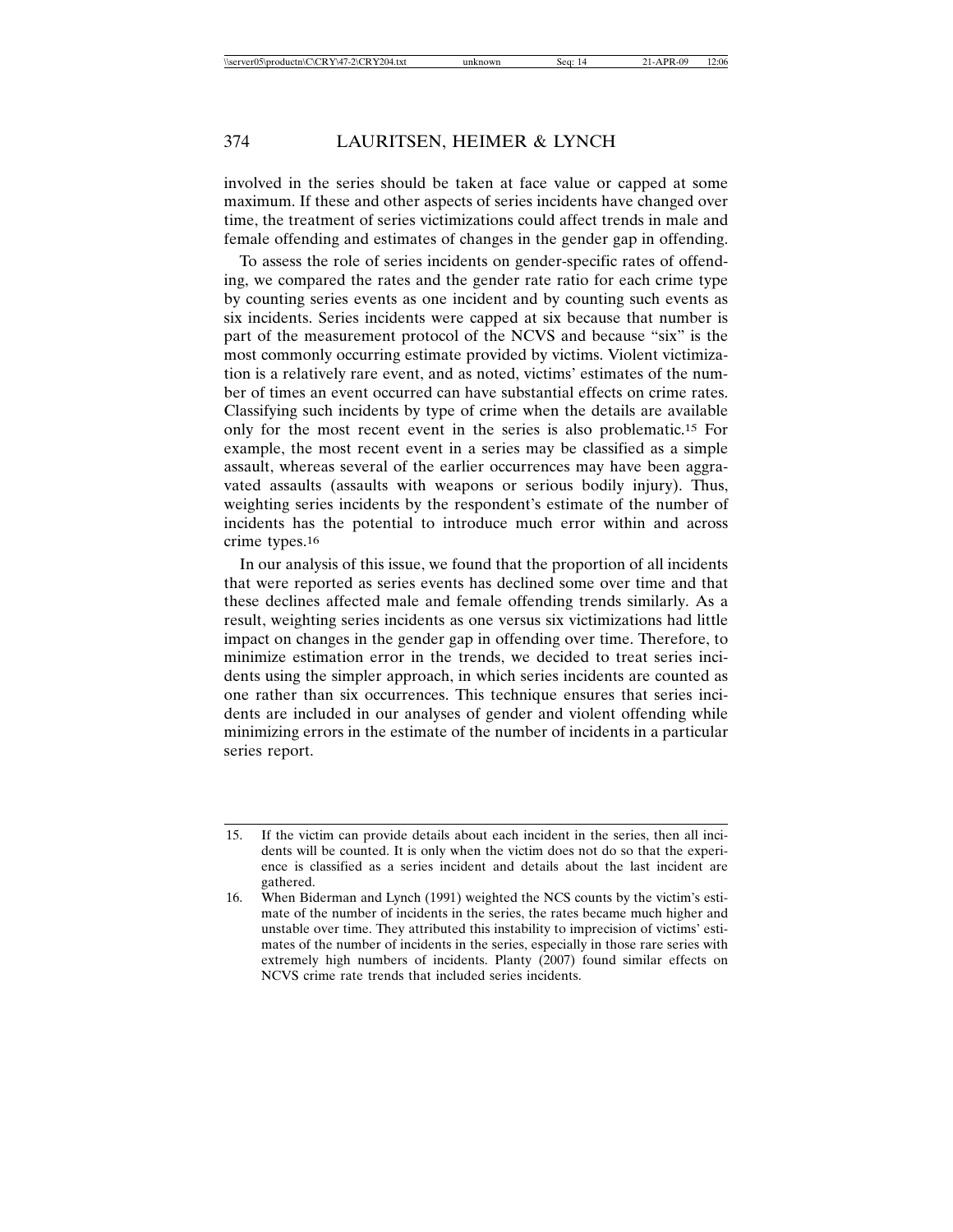#### WEIGHTING FOR THE EFFECT OF THE 1992 REDESIGN

One final challenge for assessing trends in female and male offending over time is the fact that the NCS was redesigned in 1992 when it became the NCVS. The NCS and NCVS data can be used to create a single time series, but doing so requires specific adjustment procedures that take into account the break in the series and weight the NCS data in ways that are informed by research on the effects of the methodological and content changes to the survey. Several authors including Rand, Lynch, and Cantor (1997); Kindermann, Lynch, and Cantor (1997); and Lynch (2002) describe the appropriate procedures for estimating long-term trends using the NCS and NCVS. In recent research, Steffensmeier et al. (2005: 369, see footnote 5) and Steffensmeier et al. (2006: 95, see footnote 6) state that they are following the approach outlined in Lynch (2002); however, details in these articles suggest that the authors used an alternative method to make the two series comparable.17

The accepted method for weighting the data takes advantage of the fact that the redesigned NCVS instrument was phased into data collection over an 18-month period. Because both the NCS and NCVS questionnaires were being administered simultaneously during these months, differences in the rates generated by the two instruments can be attributed to the differences in the questionnaires rather than to temporal changes in crime that may have occurred during this period. Crime-specific (and subgroupspecific) estimates from the NCVS interviews are compared with the same

<sup>17.</sup> Steffensmeier et al. (2005) state that they combined data from additional years of the surveys to create the weights used on the NCS data. Their formula for the weights is denoted as follows: " $(n_{92} + n_{93} + n_{94})/(n_{90} + n_{91} + n_{92})$ " (Steffensmeier et al., 2005: 369, footnote 5; 2005: 380; 2006: 87, figure 2). The authors suggest that they include data from the additional years to increase the statistical power of the NCVS/NCS ratio tests, and to handle "the methodological 'noise' in survey administration that occurred during the transition year" (2005: 369). It is not clear to us what this "noise" refers to, but it is true that the inclusion of data from additional years will increase the sample size used in the ratio tests. Unfortunately, it also confounds temporal changes in crime with those attributable to the changes in the survey design. The inclusion of additional years would not be a problem if there had been no temporal changes in violence during the period 1990 to 1994 (see appendix B for further detail). But external sources of data on the two forms of violence believed to be most reliably measured in UCR data show that there were temporal changes in violence during the 1990 to 1994 period. According to the UCR, homicide and robbery rates peaked in 1991, and declined 8 percent and 19 percent, respectively, by 1994 (FBI, 1997; Fox and Zawitz, 2008). The weights used by Steffensmeier et al. (2005, 2006) are not provided, but their footnotes suggest that their weighting strategies may underestimate the effect of methodological changes in the survey. Specifically, decreases in crime over the period 1992–1993 will result in making the adjustment ratio for the change in the survey design too small.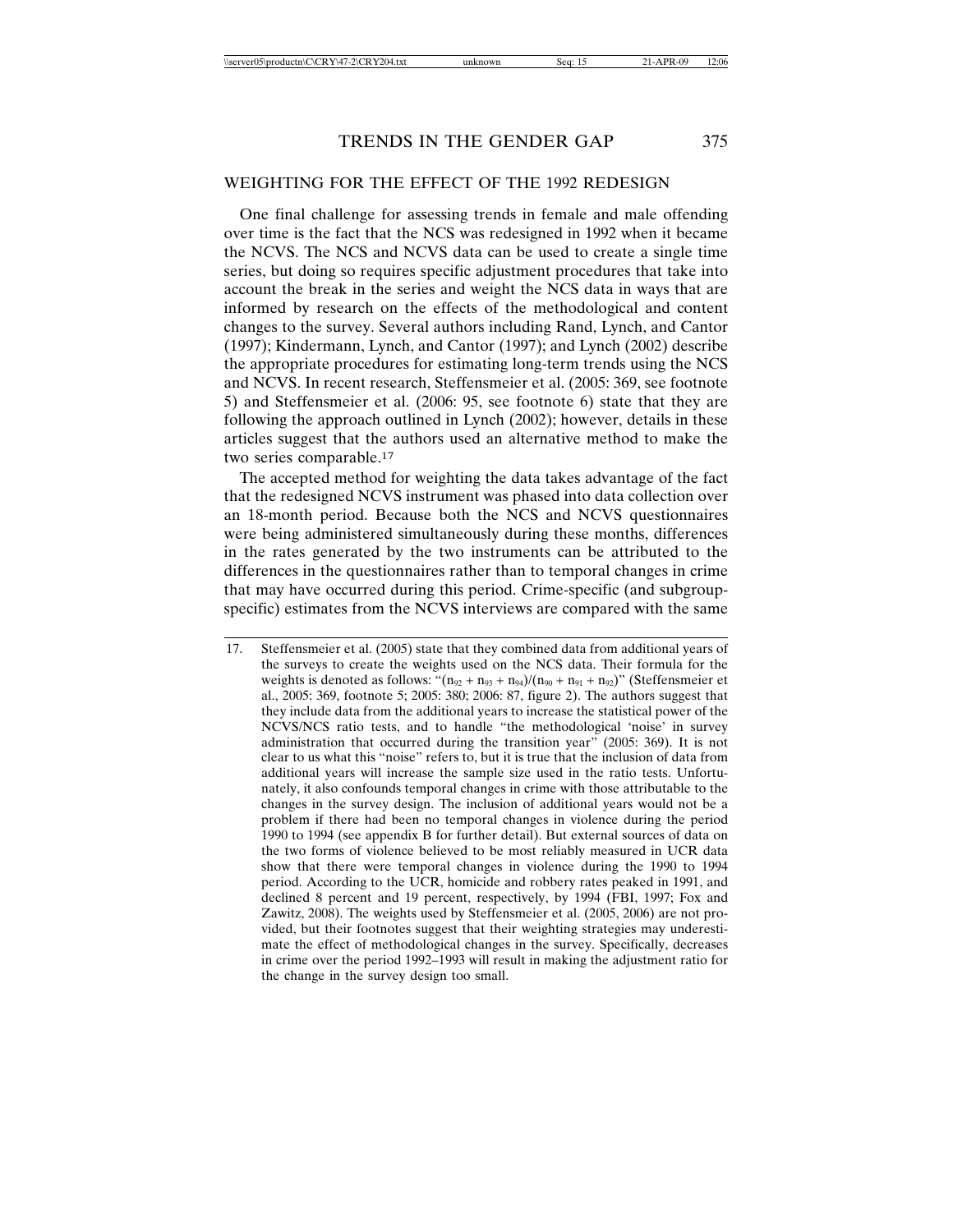set of estimates from the simultaneously administered NCS interviews; where significant differences are found, the ratio of the two estimates can be used to weight the NCS data to make them comparable with data from the later NCVS years.

Prior analyses of data from the phase-in period showed that the new questionnaire significantly increased the reporting of victimization and the magnitude of the change varied according to crime type (Kindermann, Lynch, and Cantor, 1997; Rand, Lynch, and Cantor, 1997). Rape reporting increased most, followed by aggravated assault and simple assault. Robbery victimization rates were not significantly greater in the NCVS compared with the NCS.

Although prior research suggests that additional adjustments beyond crime type may not be necessary (e.g., Cantor and Lynch, 2005; Lynch and Cantor, 1996), we assessed whether this was true for gender- and crimespecific rates of offending. We compared the gender-specific offending estimates of robbery, aggravated assault, and simple assault for the NCS/ NCVS overlap period and found small but statistically insignificant differences in the NCVS/NCS ratio according to the gender of the offender. Thus, the weights we use for our gender-specific offending estimates for the NCS period are the same for female and male rates and consist of the crime-specific ratios developed in earlier analyses of the design change (e.g., Kindermann, Lynch, and Cantor, 1997).18 Our offending rates for the NCS period were multiplied by  $w_c$ , where  $w_c = 1.23$  for aggravated assault and  $w_c = 1.75$  for simple assault. Because the NCVS instrument did not generate significantly higher rates of robbery than the NCS instrument, no weights were applied to the NCS robbery estimates.

#### SUMMARY

Many methodological decisions are involved in the estimation of offending rates using the NCS and NCVS. Researchers must decide how to treat multiple-offender incidents, how to count series incidents, and how to weight the rates to take into account the effects of the NCVS redesign. For the purposes of assessing changes in the gender gap in violent offending, we found that the simpler estimation procedure outlined above in equations 3 and 4 that emphasized the quality of the available information on gender was preferable and did not alter the trends in the gender rate ratios for violent offending in the NCS and NCVS. In the next section, we present our estimates of male and female violent offending rates and the gender gap in violent offending using the procedures discussed above.

<sup>18.</sup> Lynch (2002) similarly found that the NCS adjustment rates for crimes involving juvenile offenders did not vary by gender.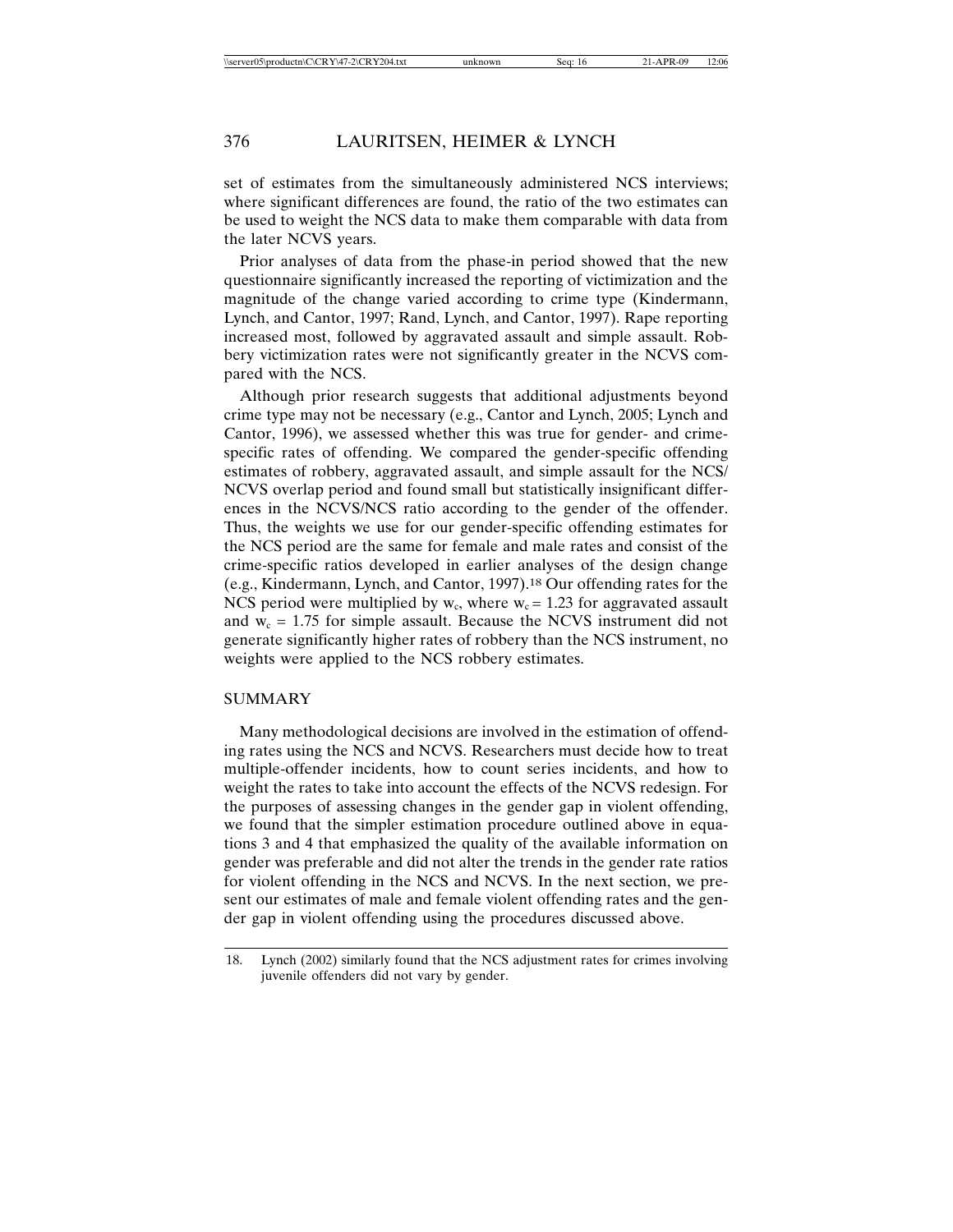## PATTERNS OF GENDER RATE RATIOS OF VIOLENT OFFENDING

We use the NCS/NCVS and the procedures outlined above to create estimates of female and male aggravated assault, robbery, and simple assault offending for the period 1973 through 2005 that are free of criminal justice system bias.19 Using detailed information on violent incidents, we coded offenses using the criteria employed at the FBI and BJS for classifying the type of incident (see footnote 19). The estimates are for females and males who are 12 years and older and subsume the offending of both adults and juveniles. The trends in aggravated assault and robbery arguably may be the most revealing, as these are the sorts of serious violent offenses that the public and the media have focused on in concerns about women and girls "going wild," and because these offenses are the least consistent with traditional views of "feminine" behavior. We present the estimates for the various offenses separately rather than aggregating across types to avoid masking potentially interesting differences.

Figures 3 through 5 depict the trends in our estimates for female and male aggravated assault, robbery, and simple assault offending. Each graph depicts female and male rates per 1,000 and gender rate ratios, computed as the female-to-male population-adjusted rate ratios of offending for each year, following the approach by others who studied the gender gap in arrests (e.g., Heimer, 2000; O'Brien, 1999). This measure intuitively captures the relationship between female and male offending rates.20 For

<sup>19.</sup> The NCS/NCVS definition of aggravated assault includes attacks or attempted attacks with a weapon and attacks without a weapon when serious injury results. Serious injury includes "broken bones, lost teeth, internal injuries, loss of consciousness, and any unspecified injury requiring two or more days of hospitalization." Robbery is defined as a "completed or attempted theft, directly from a person, of property or cash by force or threat of force, with or without a weapon, and with or without injury." Simple assaults include attacks or attempted attacks without weapons as well as those with less serious injuries (e.g., bruises, cuts, or an unspecified injury with less than 2 days of hospitalization) or no injuries (see, e.g., the appendix in Bureau of Justice Statistics, 2007). These coding definitions are consistent with the FBI's definitions of these crimes and have remained consistent over the years. More importantly, the victim reports are not plagued by some limitations of police data, such as the fact that most violence does not come to the attention of the police, and recent findings that show changes in the way police respond to less (versus more) serious forms of assault (e.g., Rosenfeld, 2007).

<sup>20.</sup> The gender rate ratio is a more straightforward way to describe the gender gap than the female percentage of offending. The "female percentage" must also be population adjusted to be accurate and thus must be described not as the "female percentage of total offenses" as the shortcut in terminology suggests, but rather as "the population-adjusted percent of offending incidents accounted for by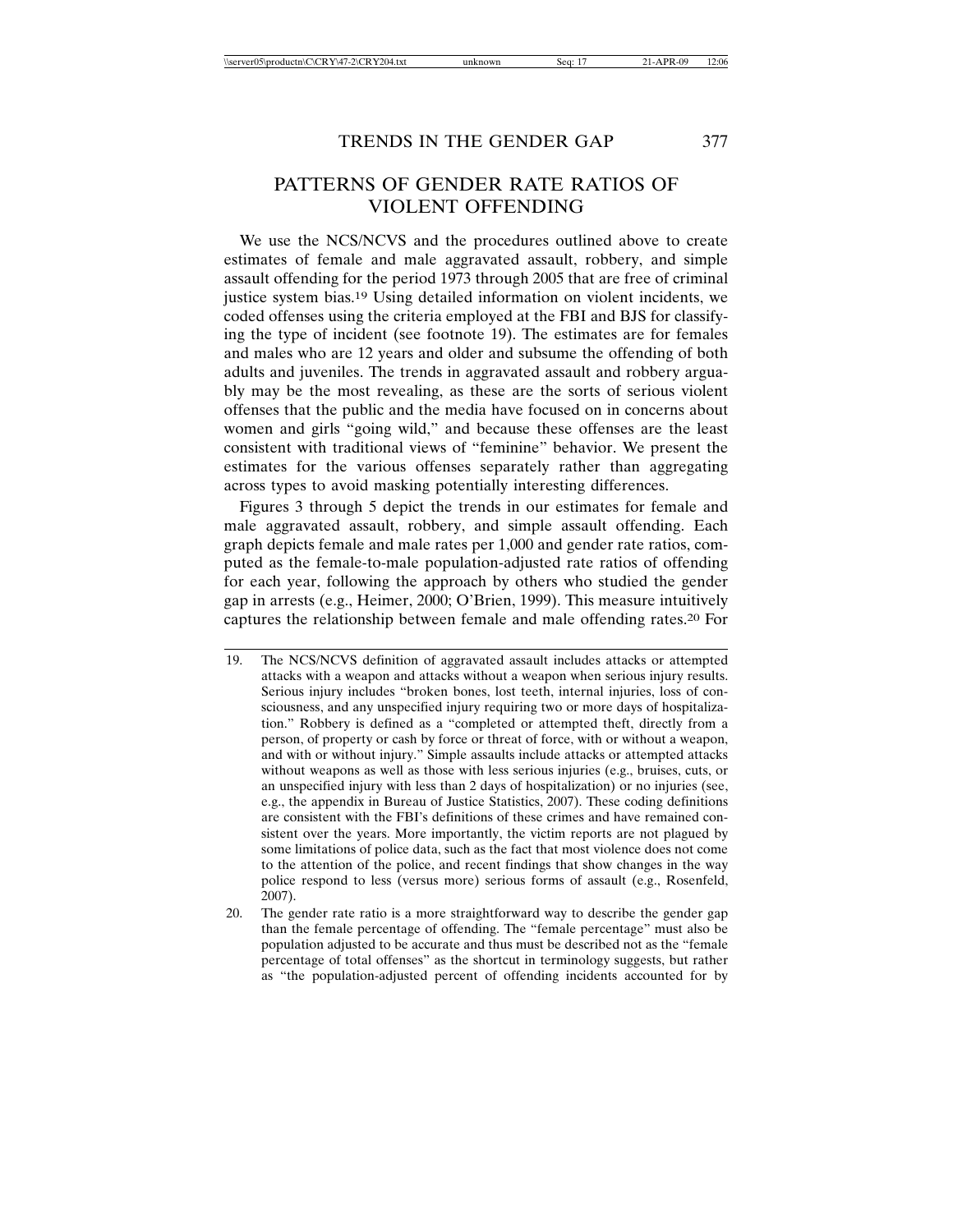the ease of viewing our figures, we superimpose a solid line to highlight the trends in the gender rate ratio over time.

Our discussion emphasizes description of the female and male offending trends, as well as trends in the gender rate ratios of violent offending. NCS/NCVS data are currently available for only a 33-year period, which constitutes a fairly short time series. With so few observations, assessing stationarity is difficult. One could consider using a unit root test (e.g., Augmented Dickey Fuller or Phillips-Perron), but in this small-sample setting, it would have little power to reject nonstationarity. Therefore, we do not put much stock in the results of formal tests of statistical significance in these time series trends. Yet because formal unit root tests have been used in previous analyses of gender rate ratios of crime, we include a brief report of the results of such tests in footnotes for curious readers.

#### AGGRAVATED ASSAULT

As would be expected, our estimates of female and male aggravated assault offending show that males have much higher rates than females. Figure 3 shows that male rates of aggravated assault declined somewhat, from about 23 per 1,000 aggravated assaults in 1973 to about 17 aggravated assaults per 1,000 in 1990 (about a 26 percent decline), before increasing to a rate of over 21 per 1,000 in 1994 (which was still lower than the high levels of the early 1970s). After 1994, male aggravated assault offending began its long-term, sharp decline to reach a low of about 7 per 1,000 in both 2004 and 2005, which represents almost a 67 percent decline over the decade. The net decrease in male aggravated assault offending from 1973 to 2005 was approximately 70 percent.

Female aggravated assault offending rates, by contrast, fluctuated between 2 and 4 per 1,000 between 1973 through 1999, after which the rates dropped below 2 per 1,000. The net change in female aggravated assault offending from 1973 to 2005 was 56 percent, which is less than the decline in male offending over the same period.21 Figure 3 shows that the

females." This is because the female and male rate denominators (female and male population) are not equal for all years.

<sup>21.</sup> Although we do not present the standard errors for each NCS and NCVS point estimate displayed in our figures, we estimated the standard errors associated with sampling following procedures established by the Census Bureau and used by BJS in their annual reports whenever rates, or the trends in those rates, are compared. For further details on that process, see pages 6–9 in "Survey Methodology for Criminal Victimization in the United States, 2005" (and earlier years) at www.ojp.usdoj.gov/bjs/pub/pdf/cvus/cvus05mt.pdf. For each crime type in our analysis, we found that the male–female differences within each year, and the male–female differences in the 1993–2005 trends in those rates (the period in which the gender rate ratio most noticeably changed) were statistically significant at  $p < .05$ . We did not conduct significance tests of year-to-year change within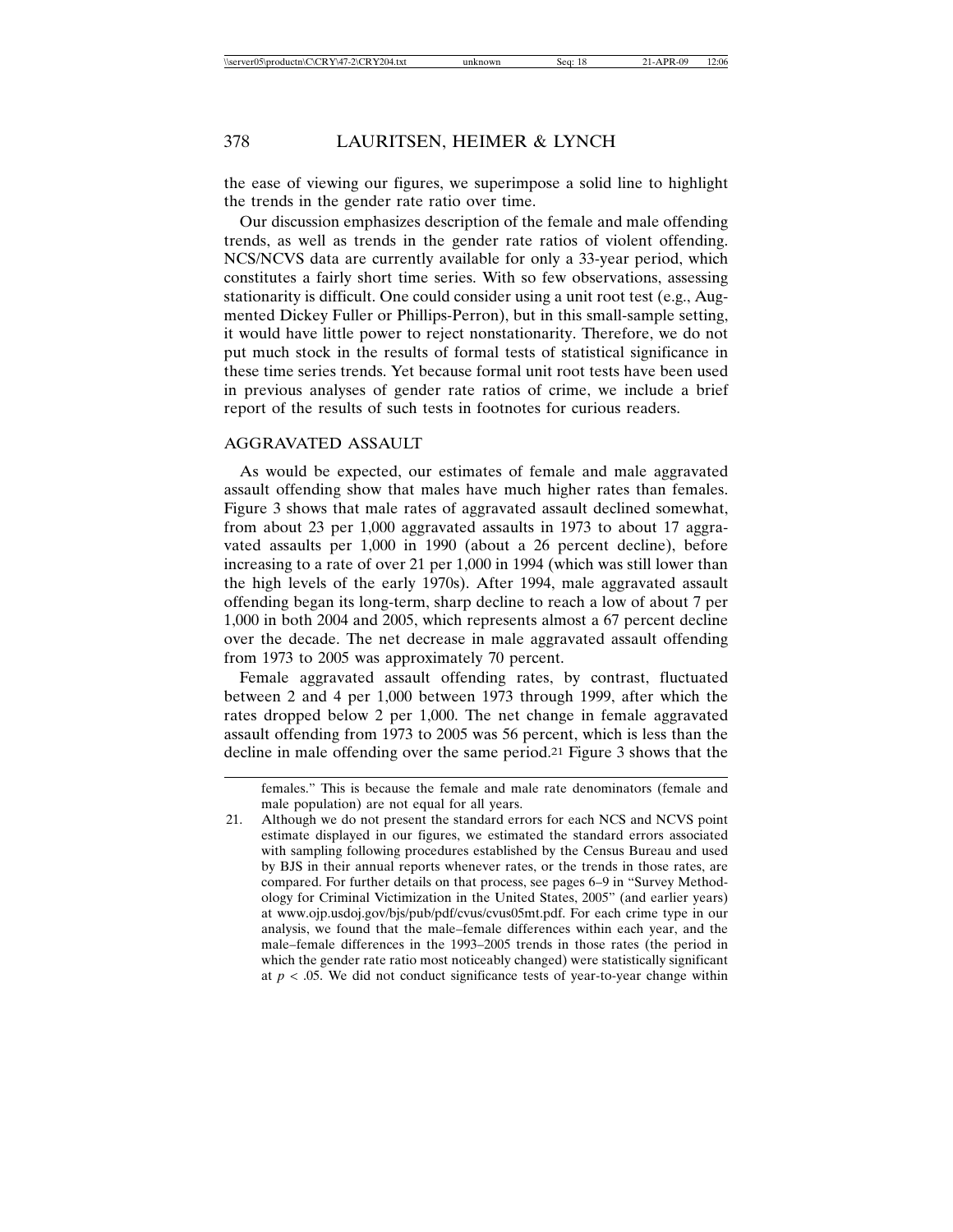

## **Figure 3. NCVS Aggravated Assault Offending by Gender: 1973–2005**

gender rate ratios of aggravated assault offending declined somewhat between the early 1970s and 1980, from .15 in 1973 to about .11 in 1980. However, after this time, the gender rate ratios roughly doubled; these ratios increased to .22 by 2005. This trend parallels the movement in the gender rate ratios shown earlier for single-offender incidents of aggravated assault (see figure 2). In short, we observe evidence of a narrowing of the gender gap in aggravated assault offending, which is counter to the findings reported by Steffensmeier et al. (2005, 2006). The differences between our findings versus those reported by Steffensmeier and his colleagues are not caused by potential disagreements about the usefulness of significance tests in this context.22 Rather, our estimations show a notable increase in the gender rate ratios, and this pattern is not evident in Steffensmeier et al.'s (2005, 2006) figures for aggravated assault.23 Again,

23. We had difficulty comparing our offending rates and gender rate ratios with the

gender (e.g., female rates in 2000 compared with 2001) because we are interested in long-term trends.

<sup>22.</sup> Although we do not put much stock in statistical tests of this relatively short time series, as noted, we conduct these assessments for the curious reader. A unit root test (Augmented Dickey Fuller) indicated that the gender rate ratios in aggravated assault were stationary. Our subsequent analysis (with and without a firstorder autoregressive error process included) revealed a significant positive time trend  $(p < .0001)$  in this series.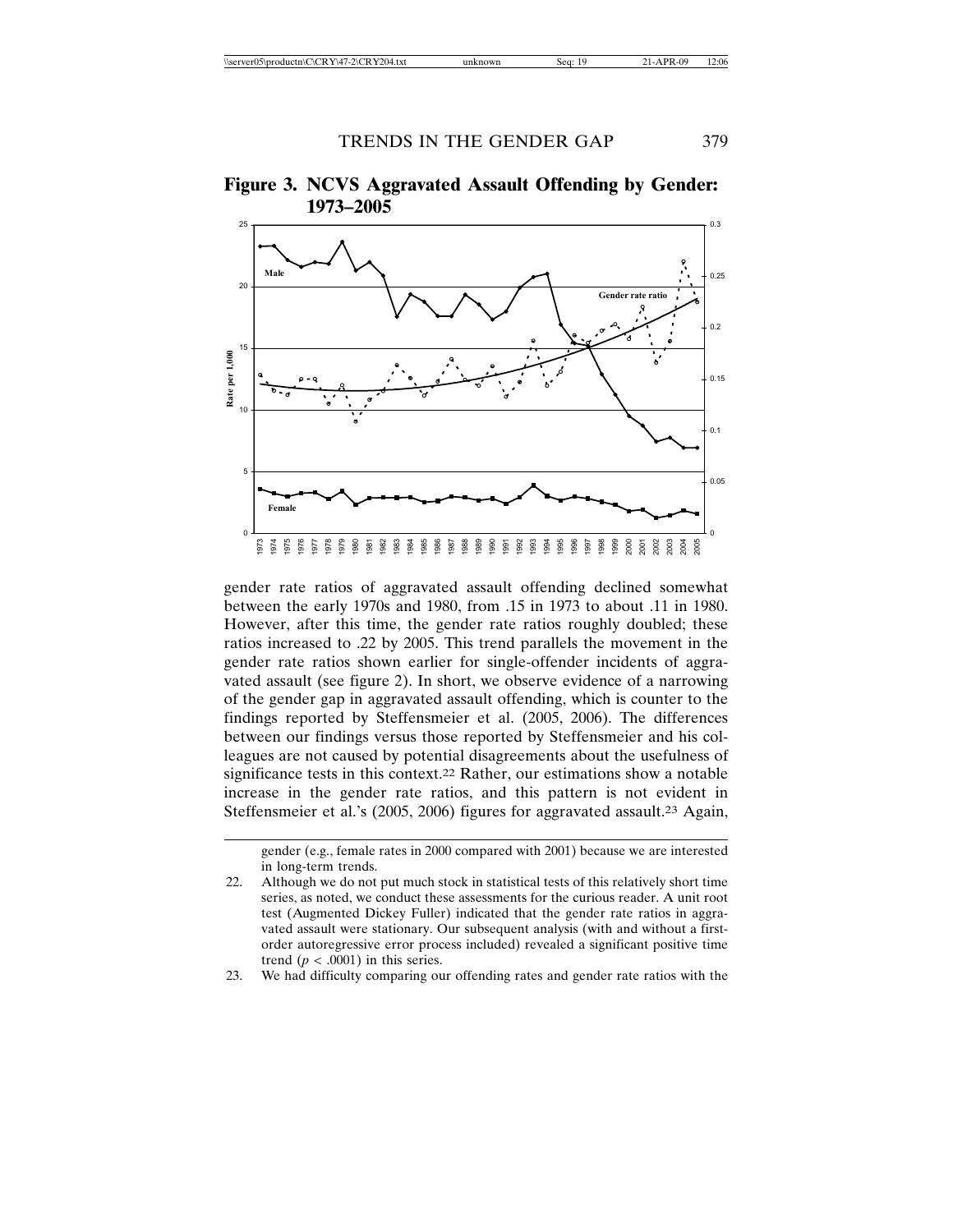the gender gap narrowed not because women became more violent but because male declines were greater than female declines in violent offending between 1973 and 2005.

#### ROBBERY

Robbery is often referred to as the most "gendered" crime in that male rates far exceed female rates. Changes in the gender gap in this form of offending therefore would be interesting. Figure 4 makes it clear that male rates of robbery offending far exceed those of females. It also shows that male robbery rates decreased during the early 1970s and then increased in the later 1970s to a series high of 14 per 1,000 in 1981. The male rates then dropped off sharply to about 9 per 1,000 in 1986, before beginning a steady climb to 11 per 1,000 in 1991 through 1994. We note that this increase is much less sharp and the rates are lower than in the spike of the late 1970s and early 1980s. Afterward, male robbery rates decreased dramatically to a low of approximately 4 per 1,000 by 2004 and 2005. The overall decline in male robbery rates from 1973 through 2005 was about 69 percent.

Although female robbery rates are consistently very low, the data show that they fluctuated around 1 per 1,000 from 1973 through the early 1990s, increased some to a peak of 1.6 in 1994, and then declined and oscillated from about .3 to .8 throughout the rest of the series. The overall decrease in female robbery rates from 1973 to 2005 was 37 percent compared with the 69 percent decline in male robbery rates. Clearly, the estimates of the gender rate ratios in the robbery series exhibited more variability because of the relative rarity of female robbery offending, but figure 4 shows a general upward trend in the rate ratios over the period examined. Again, this trend mirrors the increase in the rate ratios observed earlier for singleoffender robbery incidents (see figure 2) because the drop in male rates has outstripped the decline in female rates, and this combination results in a narrowing in the gender gap.24

NCS/NCVS data in the Steffensmeier et al. (2006: 87–8) figures because the scale used to display their rates was compressed. In addition, their figures A and B do not contain data beyond the year 2000. It is possible that we might have observed more similarity in the gender gap trends if the additional estimates for the later years were included in those figures. However, we do not believe this is the case because the combined assault index presented in their figure C (2006: 88) includes data through the year 2003, and in a comparable assault index that we generated for this comparison, we also draw different conclusions.

<sup>24.</sup> Again, a unit root test (Augmented Dickey Fuller) indicated that the robbery series can be considered stationary, and the positive time trends were found to be statistically significant, both with and without an autoregressive error process included  $(p < .01)$ .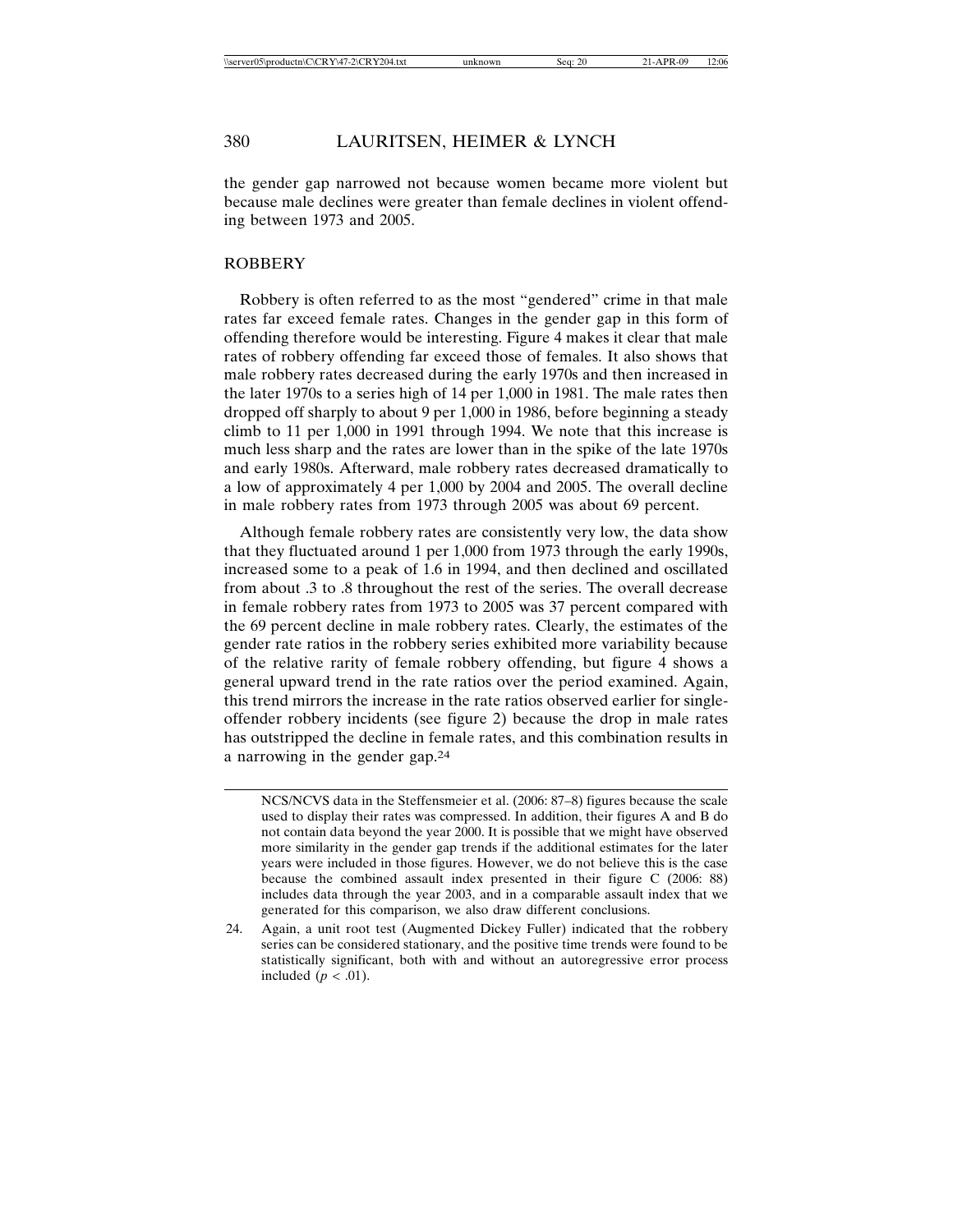

**Figure 4. NCVS Robbery Offending by Gender: 1973–2005**

#### SIMPLE ASSAULT

As with aggravated assault and robbery, our estimates of female and male simple assault offending show that males have higher rates than females. Figure 5 shows that male rates of simple assault increased between 1973 (49 per 1,000) and 1979 (57 per 1,000) and then declined to a decade-low point in 1986 (43 per 1,000). Male rates then increased to the 1990s peak of 54 per 1,000 by 1994. Note that this peak is no higher than the peak rates of the late 1970s. After 1994, male rates began the familiar sharp decline of the later 1990s and early 2000s and reached the low of 22 and 21 per 1,000 in 2004 and 2005, respectively. The net decline in male simple assault rates from 1973 to 2005 was 57 percent.

Figure 5 shows that our estimates of female simple assault offending also declined over the period studied, although once again, proportionately less decline occurred for females than in the case of males. Female rates of simple assault offending hovered between 9 and 11 per 1,000 throughout the 1970s and 1980s, and then started to increase in the early 1990s and peaked at almost 14 per 1,000 in 1994 before dropping to the three-decade low of 6.5 per 1,000 in 2005. Overall, female rates dropped about 39 percent between 1973 and 2005; this drop is less than the corresponding 57 percent decline in male simple assault offending. Beginning around 1989–1990, the gender rate ratio (about .18) begins to exhibit a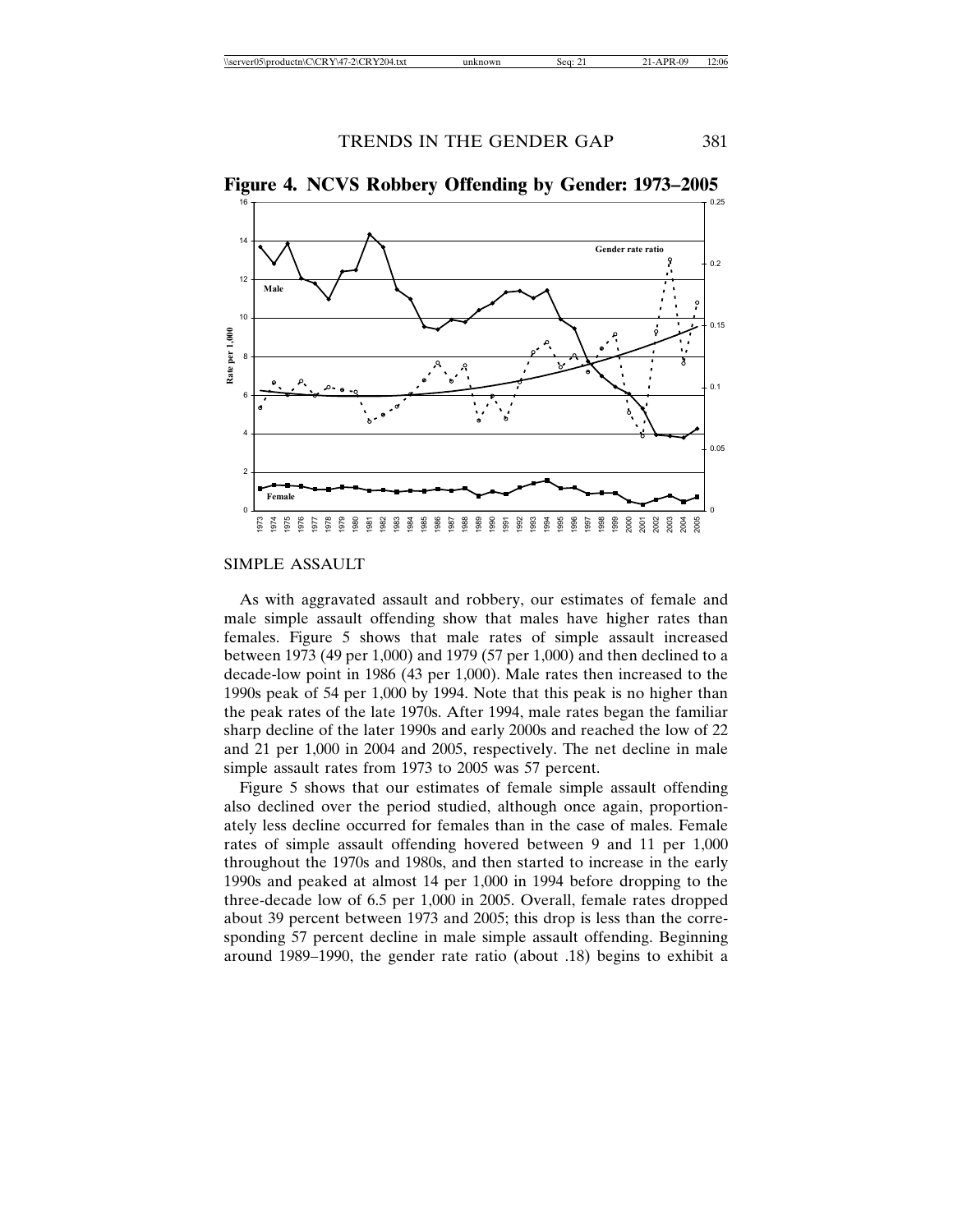

**Figure 5. NCVS Simple Assault Offending by Gender: 1973–2005**

clear increase, which reached .31 by the end of the series. This increase occurred because female rates increase proportionately more than male rates through 1994, and the rates decline proportionately less than male rates after 1994.25 As was the case for the other crime types, this trend in the gender rate ratio also matches the trend in the ratio when consideration is limited to single-offender incidents (see figure 2).

## COMPARING THE NCS/NCVS AND UCR GENDER RATE RATIOS

We computed gender rate ratios (population adjusted) of UCR arrest rates for 1973 through 2005 to compare results with the gender rate ratios that we computed using the NCS/NCVS data.26 Figures 6, 7, and 8 show

<sup>25.</sup> Here a unit root test does not provide enough evidence to reject nonstationarity for the simple assault series. We conservatively took first differences to achieve stationarity and found that a statistically significant trend was not observed in the simple assault series. Again, as we discuss in the text, we maintain that in the current data setting, our graphical displays are more appropriate than the formal significance test results.

<sup>26.</sup> Data on female and male arrest rates were obtained from unpublished data provided by the FBI. For 1980 through 2005, these rates include arrests of offenders for ages 10 and older; for 1973 through 1979, they cover offenders for ages 11 and older. Because very few crimes are committed by boys or girls younger than 11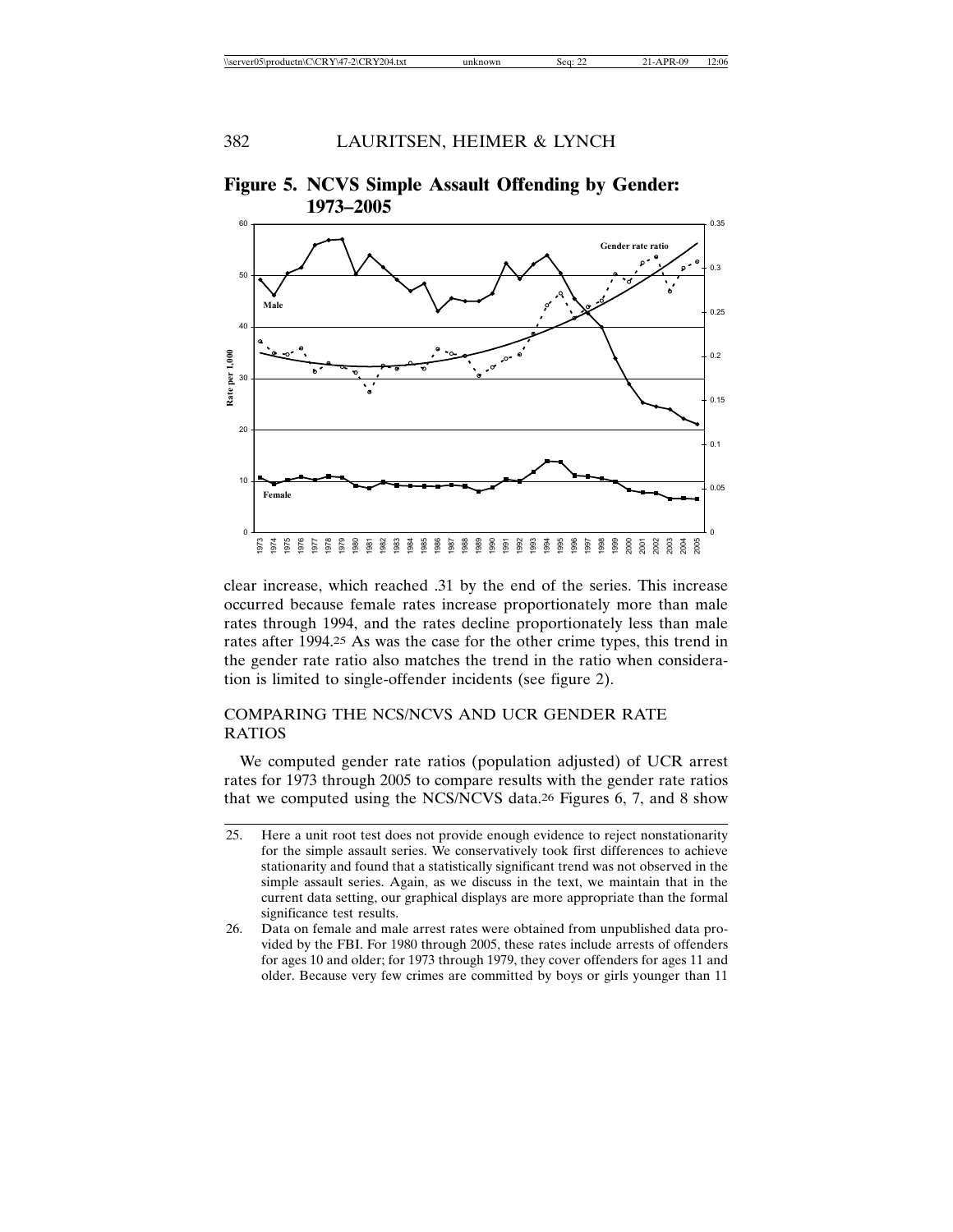the gender rate ratios in arrests alongside our gender rate ratios of victims' reports of offenders' gender for aggravated assault, robbery, and simple assault. Each of these figures reveals remarkable consistency in upward trends in the gender rate ratios over time.

Earlier, we noted that when we reestimated the offending rates by weighting the multiple-offender incidents by the number of offenders reported by victims, as in equations 1 and 2, we obtained gender rate ratios that exhibited the same *trend* but were of different *magnitudes*. More specifically, the ratios we display in these figures are somewhat higher in magnitude than the ratio obtained when multiple-offender estimates are weighted by the estimated number of offenders, but the trends run parallel to one another. In other words, we observed the same patterns when incidents that involved multiple offenders were weighted by the estimated number of offenders (not shown). Thus, we are confident in the conclusion that the trends in the UCR and NCS/NCVS gender rate ratios both show increases over the 33-year period.

We note, however, that the arrest rates for females and males are not the same as the NCS/NCVS offender rates for the respective gender. We do not show the rates for each gender separately because they can be found in other publications (Steffensmeier et al., 2006), and we concur with these previously published figures. Indeed, we recognize that levels and specific patterns of offending by females and males vary when the UCR and NCS/NCVS data are compared. Our intent here is simply to show that the gender rate ratios of arrests (UCR) for aggravated assaults, robberies, and simple assaults are remarkably similar to the NCS/NCVS gender rate ratios of these same offenses over the period studied. In short, both police-based data and victims' self-reports suggest that the gender gap in violent offending has closed over time; female offending has come to constitute a greater proportion of all aggravated assault, robbery, and simple assault offending over time, in large part because male rates declined more than female rates during the period studied.

Using our estimation procedure and methodological decisions, some differences in trends emerge in the aggravated assault series, with the UCR gender rate ratios showing a slightly more pronounced upward trend than the NCVS gender rate ratios after the middle 1990s (see figure 6). In contrast, the simple assault series reveal somewhat depressed gender rate ratios of UCR arrests in the 1970s as compared with the data from the NCVS (see figure 8). Together, these gender rate ratio patterns suggest

years, we consider these figures to be comparable with those produced by the FBI for later years. Our trends in female and male UCR arrest rates and our gender rate ratios revealed very similar patterns to those reported by Steffensmeier et al. (2006).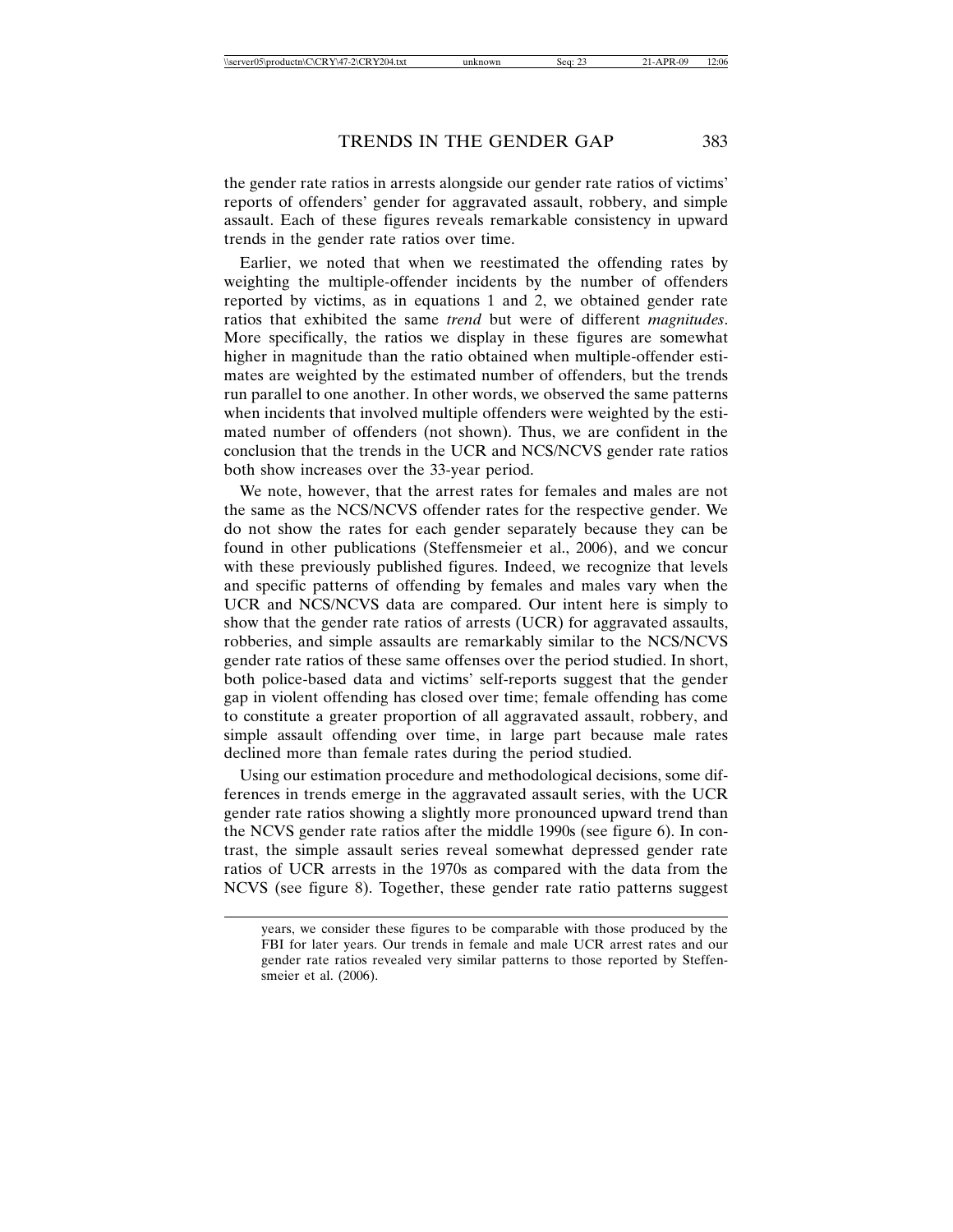

## **Figure 6. NCVS and UCR Aggravated Assault Offending Gender Rate Ratios: 1973–2005**

**Figure 7. NCVS and UCR Robbery Offending Gender Rate Ratios: 1973–2005**

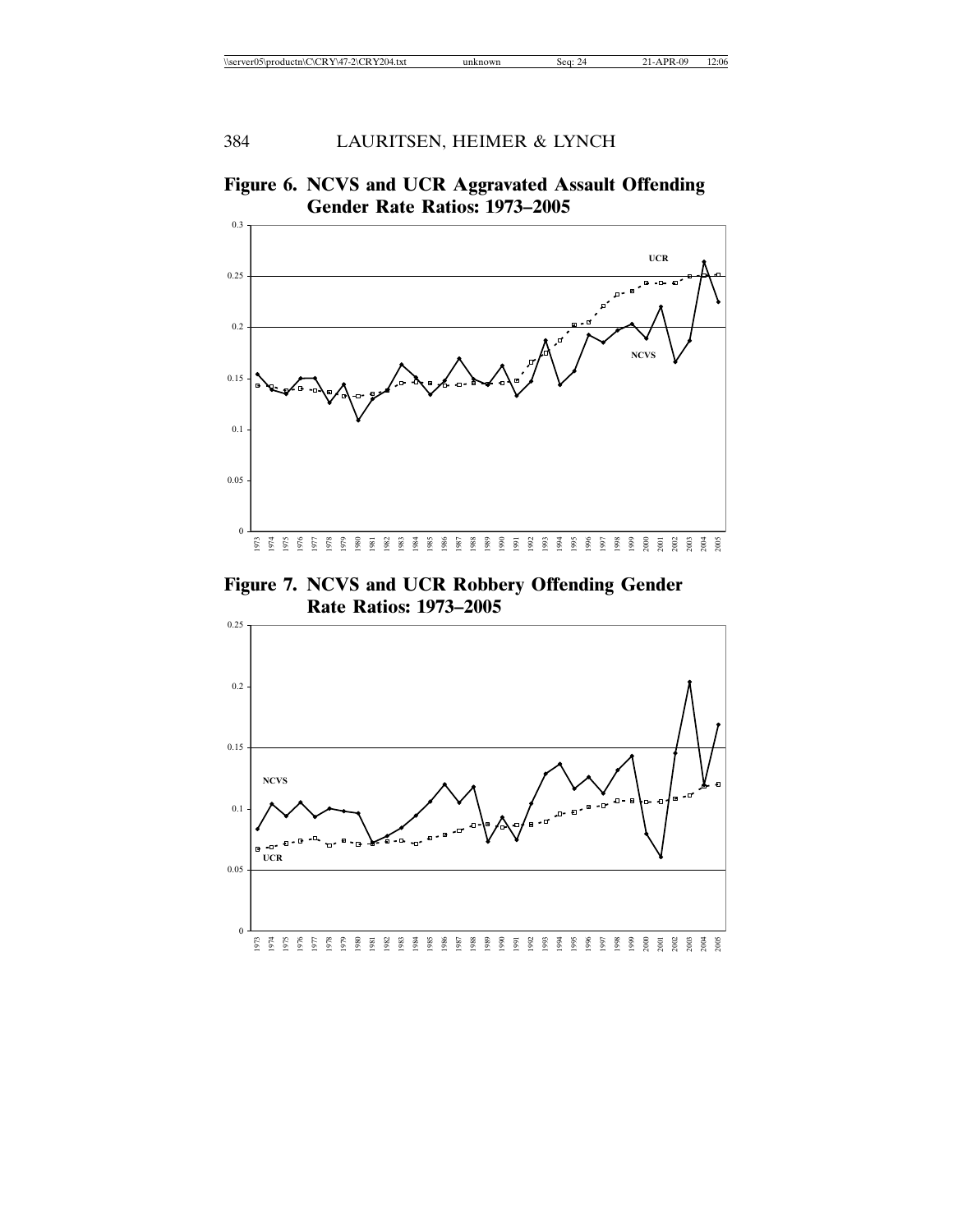

## **Figure 8. NCVS and UCR Simple Assault Offending Gender Rate Ratios: 1973–2005**

that there may be some merit to the claim that changes in police arrest practices differentially affected male and female offenders during certain time periods. Of course, the UCR arrest data reflect more than police decision making; they also reflect victims' willingness to report violence to the police, which may have varied by gender of the offender over time. Future research should determine whether this latter hypothesis has any merit. On balance, we conclude that the UCR and NCS/NCVS gender rate ratio patterns are more similar than different and perhaps remarkably so given the different sources of the data.

## **CONCLUSION**

This article examines whether the gender gap in violent offending has changed over time by using data from the NCS and NCVS; these sources are independent of criminal justice system bias. As noted, researchers generally agree that the UCR arrest data show a narrowing in the gender gap in aggravated assault, robbery, and simple assault offending. Some have claimed that a "new violent female offender" has emerged, whereas others attribute the narrowing to changing police practices. Our findings show that female rates of violent offending have declined over time; clearly, a new violent female offender has not emerged. Moreover, the similarities in the trends in gender rate ratios of offending in the UCR and NCS/NCVS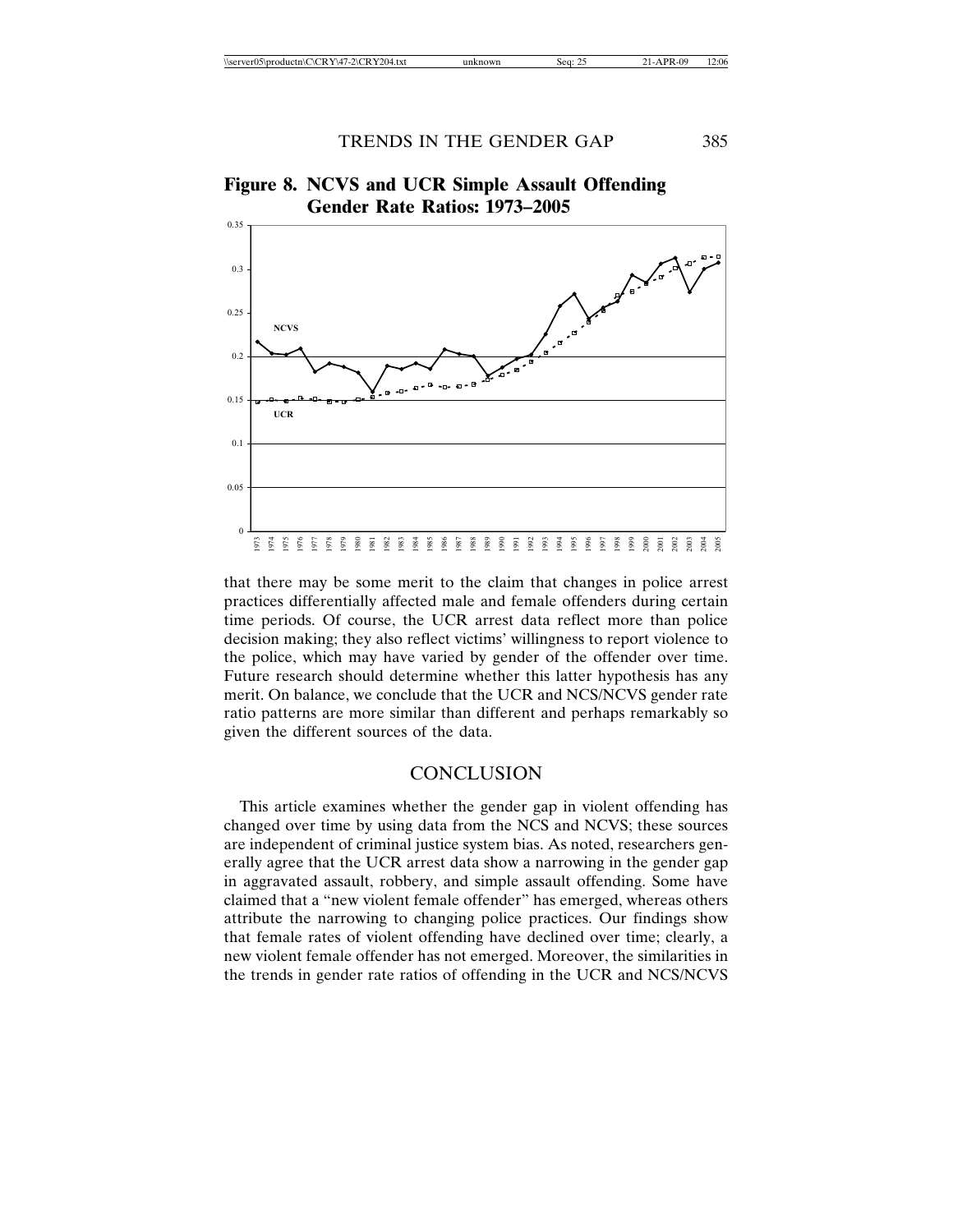suggest that the narrowing in the gender gap in nonlethal violent crime does not solely reflect changing police practices, but at least to some extent, this narrowing of the gap reflects relative changes in the behavior of female and male offenders.

The only research to have compared the UCR arrest trends with NCS/ NCVS-based offending trends has argued that the closing of the gender gap observed in the arrest data is not observed in the victim-reported data. Steffensmeier et al. (2006) concluded that the closing of the gender gap in arrests was the result of net widening practices rather than any differences in changes in male and female behavior (see also Steffensmeier et al., 2005). In their 2006 analyses that combined juvenile and adult offending, Steffensmeier et al. concluded that "The two sources differ sharply in their representation of gender gap trends in assault" (2006: 86) and that "there is no meaningful or systematic change in the violent offending gender gap" (2006: 90).

Our NCVS findings stand in stark contrast to their findings and conclusions. They do not seem to result from our inclusion of additional years of data (1973–1979 and 2004–2005).27 Instead, they seem to be based on differences in the estimation of the NCS/NCVS offender rates, although we could not determine exactly how their rates were produced given the information available in the publications. As our article illustrates, many methodological decisions are involved in the estimation of offending rates, and the choices we made are not the only options available to researchers. However, our diagnostics suggested that alternative methods for handling multiple-offender incidents and series incidents did not alter the trend in the gender gap in violent offending in the NCS and NCVS data.

Based on our detailed procedures for using NCVS data on reports of offenders' gender, we find that the gender rate ratios (female to male) of aggravated assault, robbery, and simple assault offending have increased over time, which indicates a narrowing of the gender gap. Moreover, we find that the patterns are similar for single-offender incidents, which suggests that our conclusions are not simply the result of changes in female participation as secondary offenders or accomplices. According to victims' reports, male violent offending has been much higher than female offending, but the gender gap has narrowed because the decreases in male offending between 1973 and 2005 were proportionately greater than the decreases in female offending. Our calculation of the gender rate ratios of UCR arrests are similar to those reported in Steffensmeier et al. (2006).

<sup>27.</sup> The findings also do not depart because of use of different statistical tests. Although we do not put much weight on these tests, we also conducted Augmented Dickey Fuller unit root tests and tested NCS/NCVS time trends, and we found different patterns than those reported in Steffensmeier et al. (2006).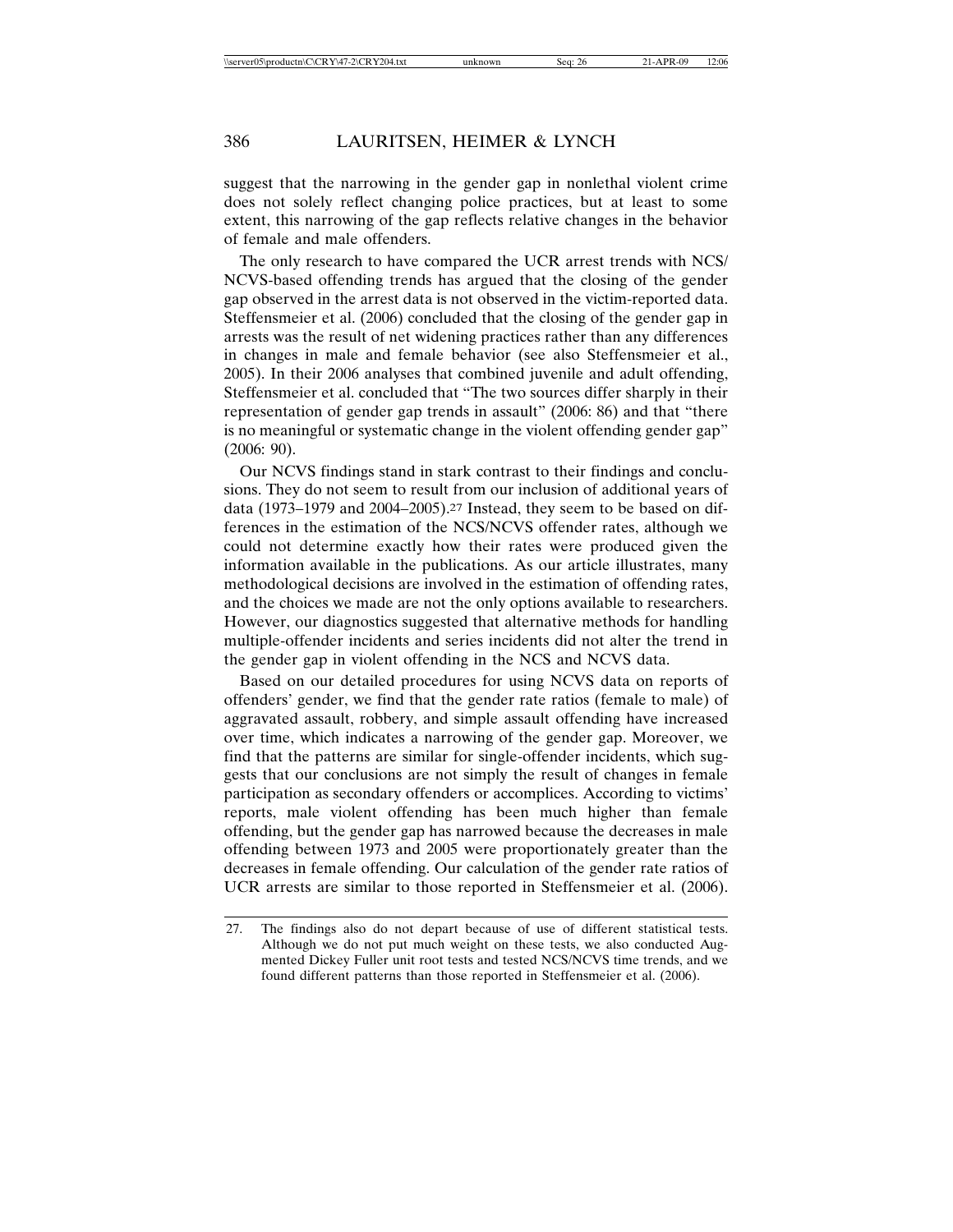However, our plots of the UCR and NCS/NCVS gender rate ratios (figures 6, 7, and 8) show clearly that the trends based on both of these data sources are increasing over time.

Although the trends in the UCR and NCS/NCVS gender rate ratios are very similar, our analyses also indicate that two time periods warrant additional investigation, in which arrest practices by police and victim's willingness to report female offending to the police may have changed. In the early to mid- 1970s, UCR arrest rate ratios for simple assault trended somewhat lower than the corresponding NCS ratios. It may be the case that victims were less likely to report female-offender incidents to the police or the police were less likely to arrest female offenders in cases of simple assault (see figure 8). This finding suggests that during this period, the police may have viewed unarmed assaults by females as less problematic than similar assaults by males. In addition, if victims viewed such incidents as less problematic, then they may have been less likely to report these assaults to the police. However, this slight discrepancy noted for simple assault does not appear for robbery or aggravated assault, and it did not persist beyond the 1980s.

In contrast, after the mid-1990s, the UCR gender rate ratios exhibit a slightly more pronounced upward trend in aggravated assault compared with corresponding ratios based on the NCS/NCVS data. This pattern is consistent with the hypothesis that increased enforcement of violent crime, which includes domestic violence, may have affected females more than males (see figure 6). But this pattern is observed only for aggravated assaults— in other words, those assaults reported by victims to involve weapons or result in serious injury. These UCR and NCVS trend differences are subtle but are noteworthy deviations from the general similarities we find in the gender rate ratios across the two data series. Additional research is needed to determine what these patterns represent. However, our larger conclusion is that the UCR and NCS/NCVS data on aggravated and simple assault and robbery concur that the ratio of female–to-male violent offending has increased over the past three and a half decades.

The comparisons of male and female offending rates that we provide in this article cannot determine what factors are most responsible for the closing of the gender gap; in fact, an analysis of covariates of these trends would be questionable because of the short series  $(N = 33)$ . But they do suggest that hypotheses beyond biases in the criminal justice system are worthy of serious consideration. According to our findings, behavioral changes in male and female violent offending over time must be given more critical attention. We return to this issue after discussing an alternative interpretation of our findings.

Steffensmeier et al. note the possibility that "just as police have become more prone to arrest females for violent misconduct, it also seems likely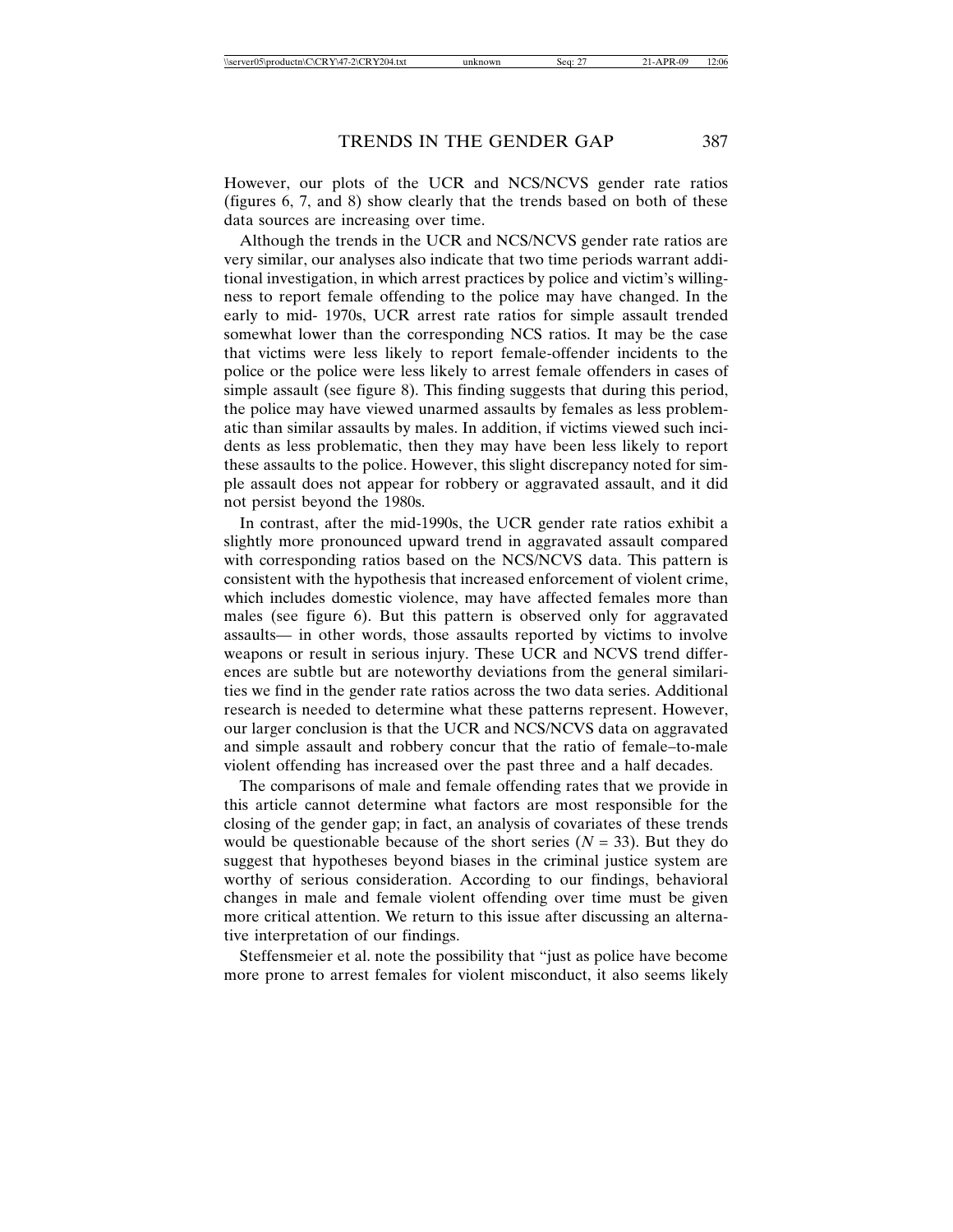that victims have become more prone to identify assailants in NCVS interviews" (2006: 90). Although this hypothesis is plausible, it is impossible to test using the NCVS data or any other data set of which we are aware. The offending trends themselves cannot shed light on this issue because, regardless of whether they show increases, decreases, or stability in the gender gap, it can always be argued that those patterns reflect a hidden and changing willingness of victims' to report to interviewers violence that is committed by females.

For several reasons, we do not believe that such changes account for the female offending patterns observed in the NCS and NCVS or for the gender gap trends that result from these rates. First, if respondents were failing to remember violent incidents that involve female offenders, it would be reasonable to expect that the changes in the redesigned questionnaire would have prompted greater increases in incidents committed by female offenders because of the increases in memory prompts and the changes in the nature of the cues. However, we found no significant change in rates according to the sex of the offender as a result of the redesigned questionnaire. Second, as we described, questions about the age, gender, and race of offenders come at the end of a long sequence of questions about the incident. By the time the question about the sex of the offender arises, victims have discussed the incident in some detail. If reporting violence committed by females involved more embarrassment and reticence in the past, we should have observed some change in the "don't know" or "refused" responses to the questions about the sex of the offender(s). We did not observe any notable change in these indicators over the past 33 years. Third, the changes we observed in the gender rate ratio occur in the latter half of the time series, which is later than we would have expected victims' perceptions of female-perpetrated incidents or willingness to report them to interviewers to have changed. Thus, although this alternative hypothesis is certainly plausible, little empirical evidence exists in the survey or elsewhere to suggest that this phenomenon accounts for our results.28

<sup>28.</sup> Self-report offending data might be useful for assessing this issue; however, no surveys ask comparable questions using nationally representative samples of males and females of all ages. Steffensmeier et al. (2005) compare the gender gap in two self-report studies of youths to UCR juvenile arrest data and trends derived from the NCS/NCVS. We do not conduct similar juvenile comparisons because it is beyond the scope of this article to address the methodological challenges associated with estimating male and female juvenile offending (see appendix A). Also, the self-report juvenile offending data used in those comparisons (Monitoring the Future and the National Youth Risk Behavior Survey) use questions that are limited in their comparability with the UCR and NCVS definitions and are based on samples (e.g., high-school seniors who are attending school) that are known to exclude many serious violent offenders. The fact that the youth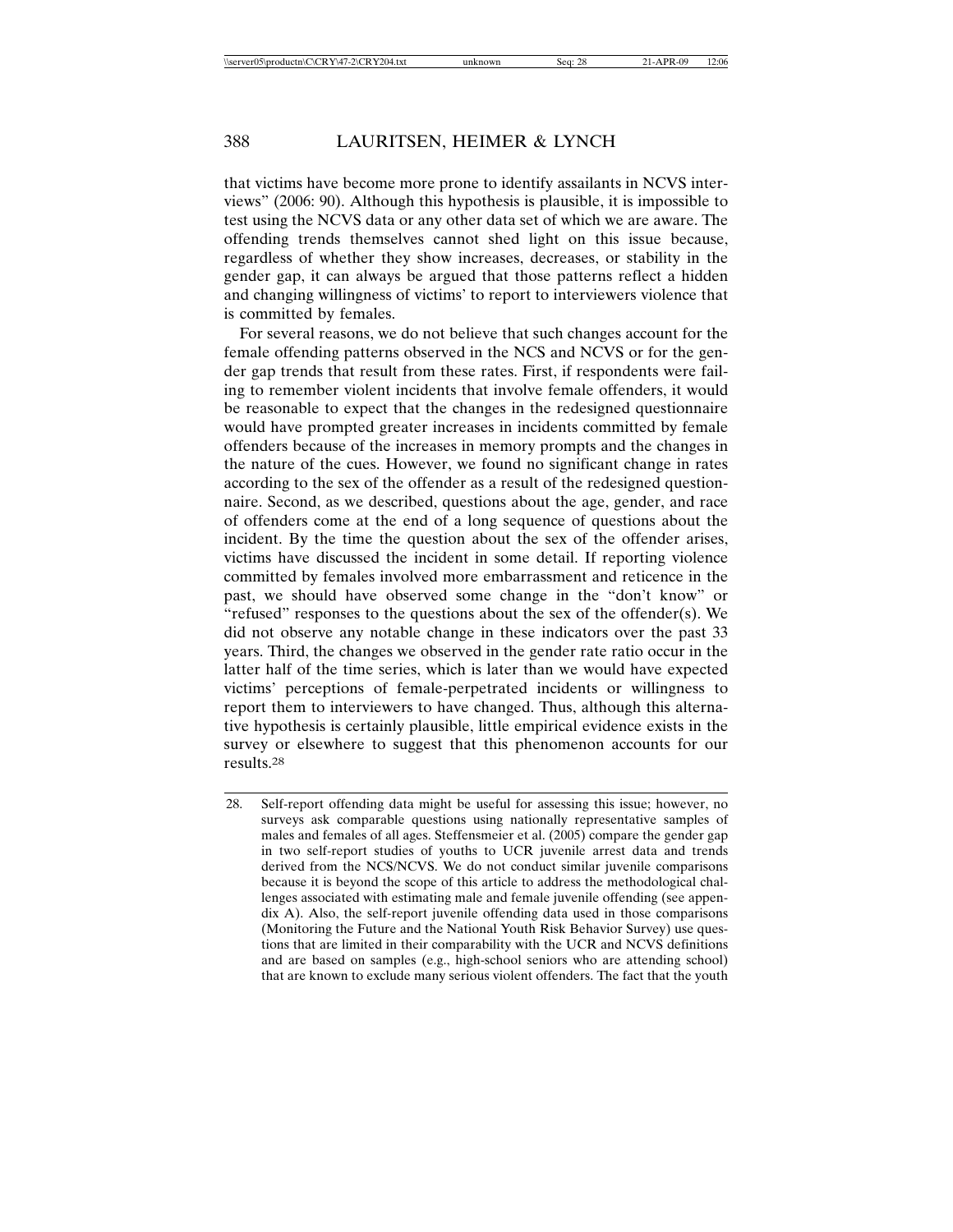Potential explanations for these changes in the gender gap must consider the fact that the NCS/NCVS data show the closing of the gender gap to be driven primarily by larger decreases in male offending and not by notable increases in female offending. Although these patterns by themselves do not indicate support for the liberation or economic marginalization hypotheses, they can be interpreted as consistent with both explanations. For example, as we noted, the liberation argument attributes a narrowing in the gender gap in offending to increased opportunities and to decreased informal social controls for women. The decline in violent offending for both genders makes it difficult to observe the increases in female offending that one would expect from the long-term social changes suggested by the liberation hypothesis. If such factors are operating, we would expect to observe less substantial drops in female relative to male offending in the "crime drop" period, net of other causes of the crime decline. However, if the liberation hypothesis is to be shown as a valid interpretation, it must also be able to explain why the gender gap did not begin to narrow until roughly 1990. Clearly, additional data and theorizing about the timing of the narrowing is needed to determine the viability of this hypothesis.

Similarly, although our data do not allow a definitive test of the economic marginalization explanation, the trends also are consistent with the spirit of the explanation. Specifically, we observe larger declines in male than in female offending, particularly since the early 1990s, which was a period of economic growth in the United States. Indeed, Rosenfeld and Fornango (2007) demonstrate that decreasing robbery (and other crime) rates between 1992 and 2000 were associated with boosts in the economy, as measured by consumer sentiment. If women did not gain as much ground as men did during this period—if the economic marginalization of poor women was at higher levels than that of their male counterparts then we might expect that women's offending rates would not drop as much as those of men. Additionally, the late 1990s ushered in substantial retrenchments in welfare assistance to marginalized women, which eroded a significant buffer against economic hardship. This evidence is consistent with an economic marginalization explanation of the decrease in the gender gap in offending; however, the trends in gender-specific offending that would support these conclusions would be very similar to those consistent with the liberation argument. If we could distinguish offenders by social class, we might be able to use the trends themselves to test these alternative explanations. Unfortunately, such data are not available.

self-report data are relatively trendless during the serious crime increases of the late 1980s and early 1990s suggests that they captured different phenomena.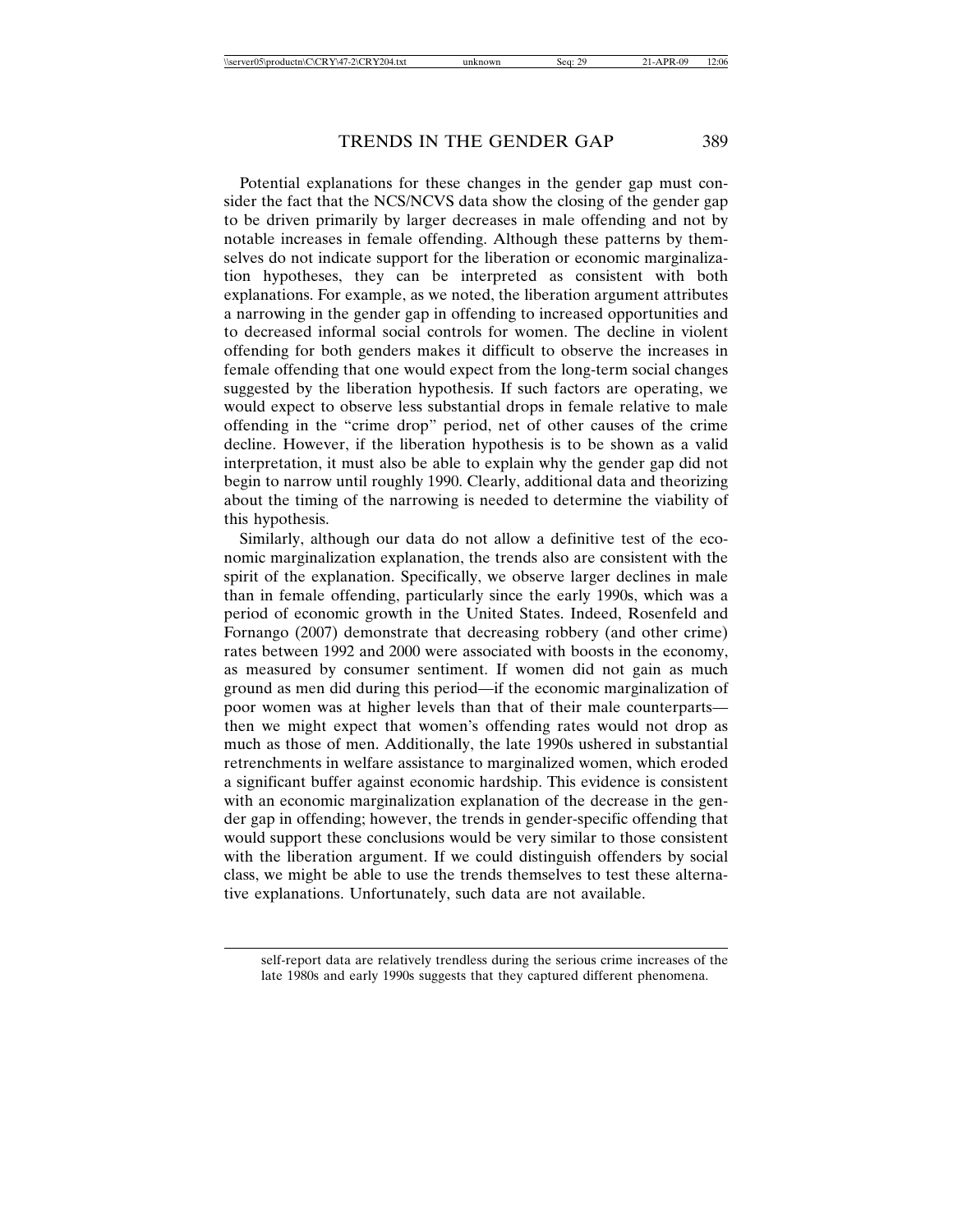Although economic marginalization and liberation hypotheses have been the focus of research in this area, other explanations can be offered to account for the changes we observe in the gender gap. One such hypothesis, which is suggested to explain changing patterns in the gender gap in violent victimization, is that the increasing presence of women in public life over recent decades has been associated with a civilizing process that may have restrained male violence to some extent (Lauritsen and Heimer, 2008).29 This hypothesis builds on feminist theorizing about the movement of women from private to public spheres over time (Walby, 1990) as well as Norbert Elias's (1978 [1939]) discussion of how women's presence in public life may have a civilizing effect by reducing tolerance for interpersonal violence. Applying this idea to changes in the gender gap in offending, the civilizing hypothesis focuses not on the motivations for offending (as does, for instance, the economic marginalization hypothesis) but rather on the ways in which women may be acting as "capable guardians" or as some other form of informal social control in traditionally male dominated environments. For example, as a result of their increased presence in public life and their increased capacity to act as moral change agents, women may have had some effect on the restraint of male violence, which thus may have affected the differences in violent offending rates.30

If this process were operating, we would expect to observe declines in male offending in specific locations or activity domains where women's presence has increased. Male offending in the workplace, for example, or in public places should decline more than offending at home or in private places. Such a hypothesis does not deny the importance of motivational factors in accounting for offending or for the general similarities in offending trends for males and females. Instead, we offer it here as a plausible complementary hypothesis about changes in the gender gap that are worthy of exploration in future research. One strength of this hypothesis is that the NCS/NCVS data can be used in future research to study trends in gender-specific offending and victimization rates across different public and private domains.

It is also possible, however, that the declines in male offending may be occurring because changes in public policy have made public domains safer, whereas private domains have not experienced the benefits of these

<sup>29.</sup> The nature of the changes in the gender gap in violent victimization shown in Lauritsen and Heimer (2008) are similar to the changes we find in the gender gap in violent offending. This finding is perhaps not surprising given the robust correlation between victimization and offending that is consistently demonstrated in previous research (for a recent review, see Lauritsen and Laub, 2007).

<sup>30.</sup> See Rosenfeld (2000) for a discussion of the civilizing process and the decline in adult homicide.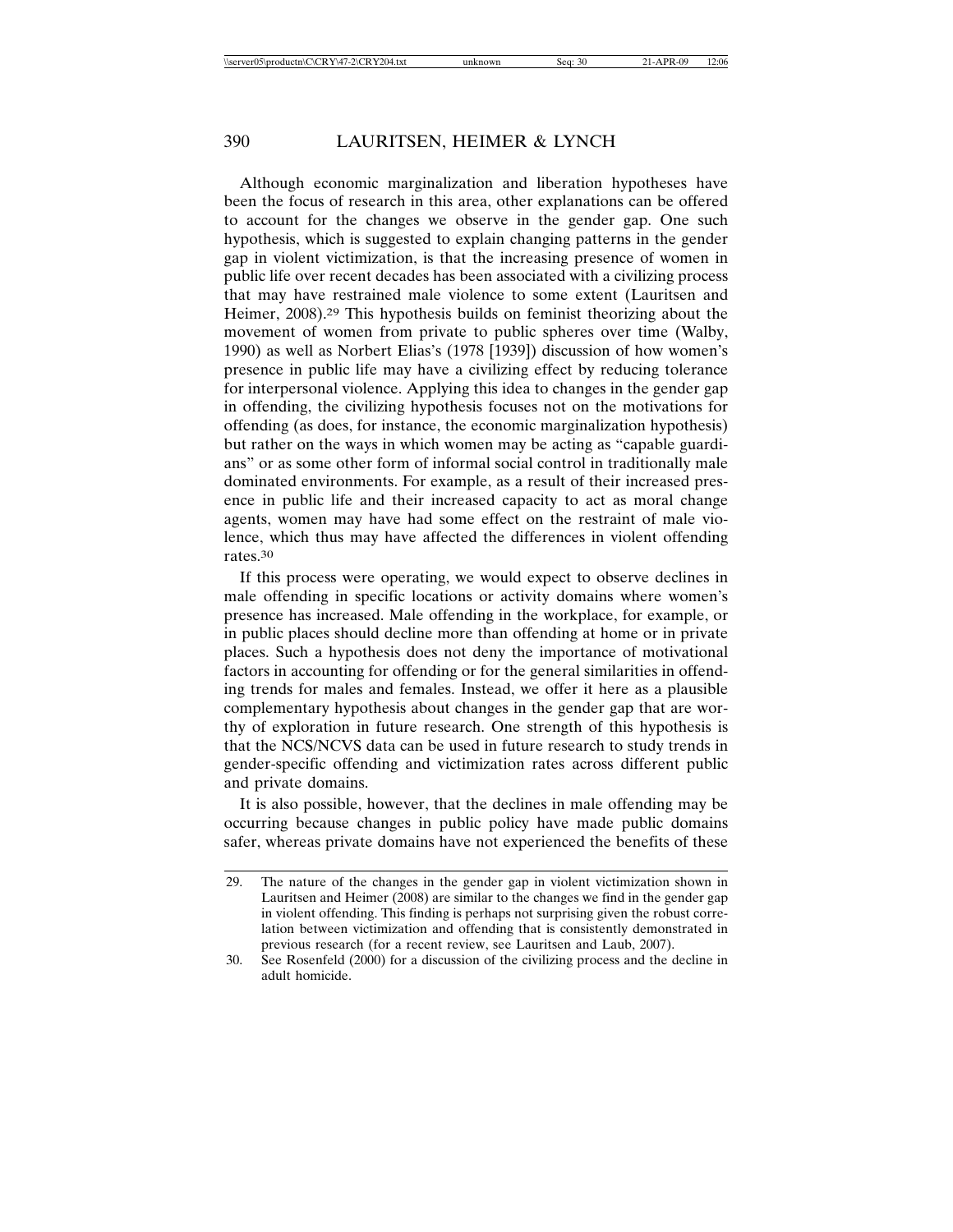policies. Zero tolerance policing, for example, has little intended effect on crime in private places. To the extent that male offending relative to female offending has taken place in public domains, the increases in safety in public domains should reduce the male offending rate more than the female rate. In this instance, the decrease in male offending is not driven by the civilizing effect of greater female participation in public life. In fact, it is the opposite. It is the persistence of males' disproportionate involvement in public domains that would account for greater decreases in male relative to female offending. Men offend less simply because more of their activity takes place in public places, and over time, steps have been taken to reduce offending in these places.

In a related vein, Messner and Rosenfeld (2007) suggest that the gender gap in offending can be expected to vary over time, specifically as men's and women's engagement with and orientations to the economy and to the family change. Consistent with our findings about male and female offending trends, they note that a narrowing of the gender gap does not require increases in crime rates or female offending, but it may result primarily from changes in men's lives in which the "greater engagement of men in familial roles should reduce their exposure to anomic pressures and lower their criminal involvement to a level more similar to that of women, thereby reducing overall rates of crime" (2007: 99). Thus, although social forces—such as economic circumstances and changes in drug markets may have resulted in an overall decline of violent crime rates in recent years, men's increasing investment in family roles may augment these forces and produce a greater decline in violent offending for men than for women during this period. As with the economic marginalization and civilizing hypotheses, this proposed mechanism is consistent with our observations and is worthy of future investigation. Although these different theories and hypotheses for changes in the gender rate ratios of offending suggest somewhat different patterns of change in the gender gap, they all assume that the change in gender-specific offending is real and not an artifact.

Some researchers may question the importance of a narrowing of the gender gap in violent offending in the context of the long-term decline in crime. Is the fact that female rates are not dropping off to the same extent as male rates of practical importance? We maintain that it is. Whatever social forces have reduced offending, they have not benefited women and men equally. These patterns, interestingly, are analogous to current trends in deaths from heart disease in western nations. Although these death rates have declined over time, and women's rates have always been lower than men's rates, the gender gap in deaths has narrowed because female rates have not been dropping as quickly as male rates (Lawlor, Ebrahim, and Smith, 2001). Men's health is improving at a faster rate than women's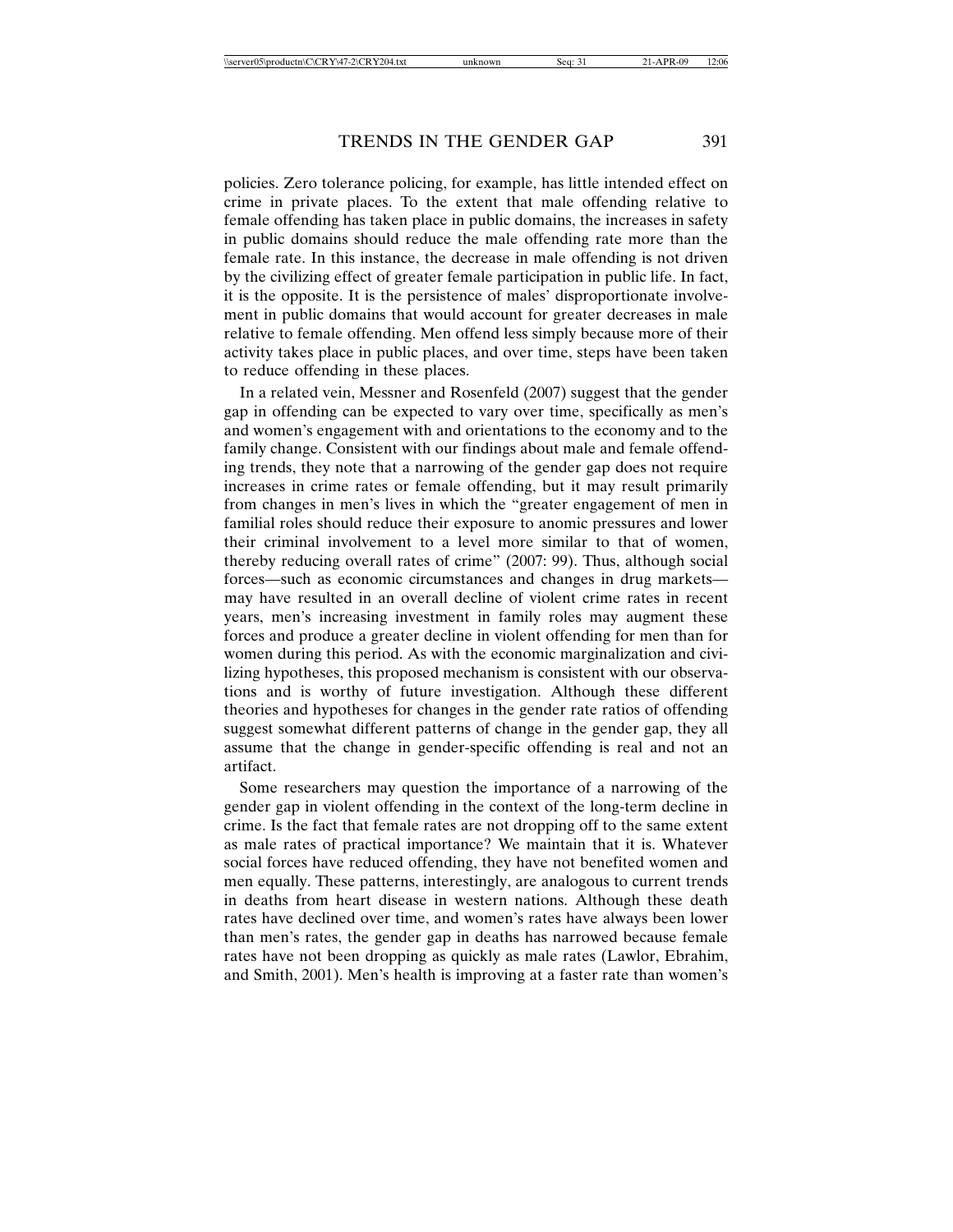health, which has been identified as an issue of concern in the medical community. By the same logic, it is important for criminologists to understand why women's nonlethal violent offending did not drop similarly to men's. The significance of the analogy may be emphasized even more by the fact that reductions in women's violent victimization rates similarly have not kept pace with those of men over the past three decades (see Lauritsen and Heimer, 2008).

As with all research, some caveats are in order. First, it is unknown whether our findings about the trends in the gender gap in nonlethal violence will persist in the future. As more recent years of data become available, it is possible that the patterns we observed may change, and that researchers will need to monitor the gender gap. Second, in contrast to our findings about nonlethal violence, the existing data about gender rate ratios of homicide offending shows that they decreased from 1976 to 1990 but remained fairly constant afterward (Bureau of Justice Statistics, 2008). This observation clearly indicates that for certain forms of violence, the gender gap trends differ from those for aggravated assault, robbery, and simple assault. For example, little is known about gender differences in gun offending, and this important topic clearly warrants more research. Third, these analyses do not disaggregate by the nature or situational characteristics of the violence. It is possible that different patterns would emerge if we were to disaggregate by victim–offender relationship to examine intimate partner or stranger violence. Fourth, the patterns we observe may not hold with future disaggregations by offender characteristics, for example, by race, which is also a topic for future research. Many of these issues can be addressed with existing NCS/NCVS data in subsequent analyses.

In conclusion, it seems that our understanding of the gender gap in offending has in some ways come full circle. Over three decades ago, Simon (1975) and Adler (1975) called attention to the idea that the difference between women's and men's offending may have been reduced somewhat over time. Their observations created an ongoing debate that has characterized this literature ever since. Our findings on the gender gap in violent offending—based on NCS/NCVS victim reports that are free of criminal justice bias—clearly show that early suggestions about the gender gap may have some merit in the case of long-term trends in violence. Indeed, it would be remarkable if it were true that the changes in the lives of males and females over the past three and a half decades did not result in at least some changes of the gender gap in offending. It seems that the time has come to move beyond the debate over whether these changes in offending by gender have occurred and focus research efforts on explaining the reasons for differential changes in female and male rates of violent offending.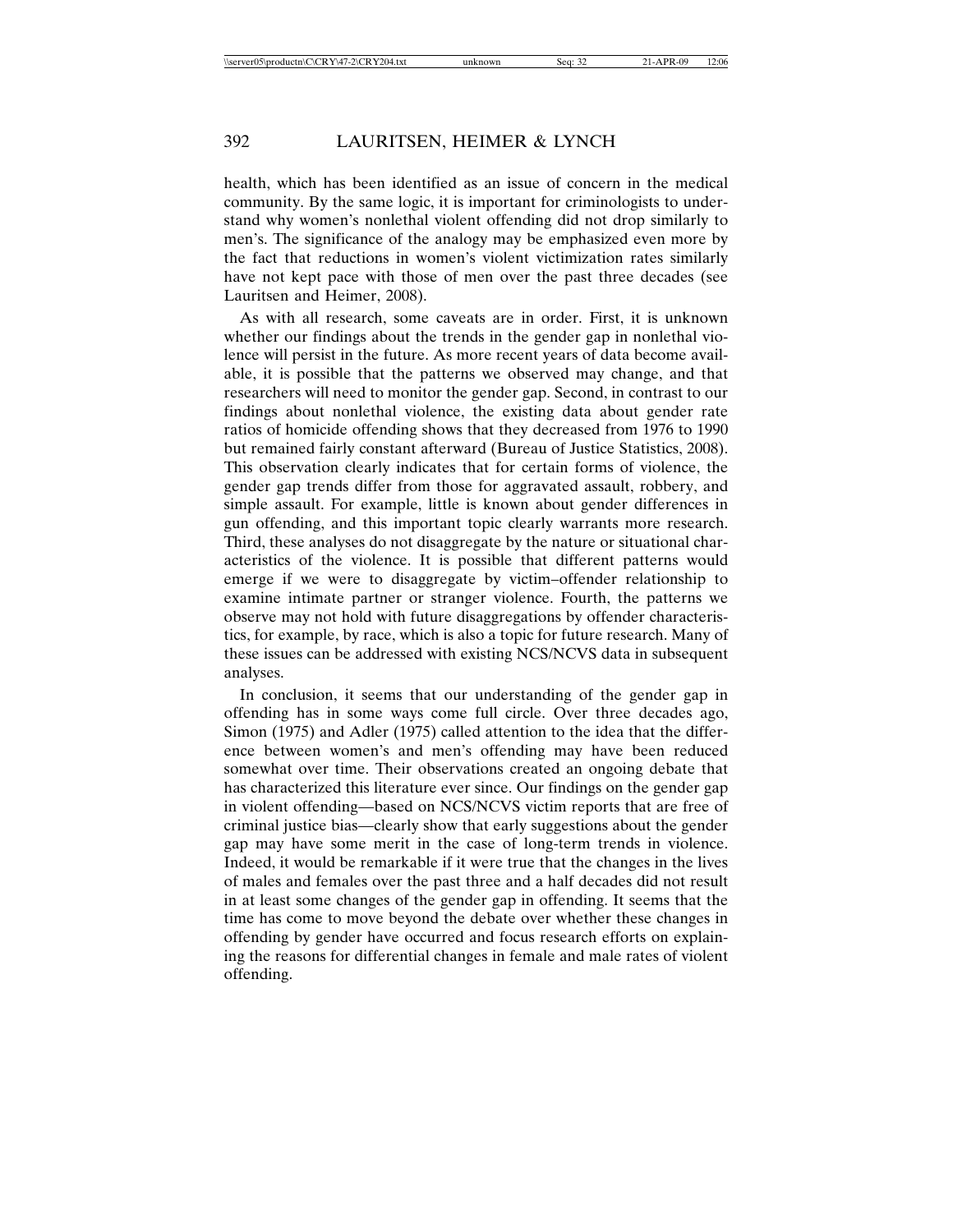#### **REFERENCES**

- Adler, Freda. 1975. S*isters in Crime*. New York: McGraw-Hill.
- Austin, Roy L. 1982. Women's liberation and increases in minor, major, and occupational offenses. *Criminology* 20:407–30.
- Baskin, Deborah R., and Ira B. Sommers. 1998. *Casualties of Community Disorder*. Boulder, CO: Westview Press.
- Biderman, Albert, and James P. Lynch. 1991. *Understanding Crime Statistics: Why the UCR Diverges from the NCS*. New York: Springer.
- Blumstein, Alfred. 2000. Disaggregating the violence trends. In *The Crime Drop in America*, eds. Alfred Blumstein and Joel Wallman. New York: Cambridge University Press.
- Box, Steven, and Chris Hale. 1983. Liberation and female criminality in England and Wales. *British Journal of Criminology* 23:35–49.
- Box, Steven, and Chris Hale. 1984. Liberation/emancipation, economic marginalization, or less chivalry: The relevance of three theoretical arguments to female crime patterns in England and Wales, 1951–1980. *Criminology* 22:473–97.
- Bureau of Justice Statistics. 2007. *Criminal Victimization in the United States: 2005 Statistical Tables*. Washington, DC: U.S. Department of Justice.
- Bureau of Justice Statistics. 2008. Homicide offending rates per 100,000 population by gender, online tabulations. Washington, DC: U.S. Department of Justice. www.ojp.gov/bjs/homicide/tables/osextab.htm.
- Cantor, David, and James P. Lynch. 2005. Exploring the effects of changes in design on the analytical uses of the NCVS data. *Journal of Quantitative Criminology* 21:293–319.
- Chesney-Lind, Meda. 2002. Criminalizing victimization: The unintended consequences of pro-arrest policies for girls and women. *Criminology & Public Policy* 2:81–90.
- Elias, Norbert. 1978 [1939]. *The Civilizing Process: The History of Manners and State Formation and Civilization*. Oxford, UK: Blackwell.
- Federal Bureau of Investigation. 1997. *Crime in the United States, 1997*. Washington, DC: U.S. Department of Justice.
- Fox, James A. and Marianne Zawitz. 2008. *Homicide trends in the United States: Long term trends.* Washington, DC: Bureau of Justice Statistics.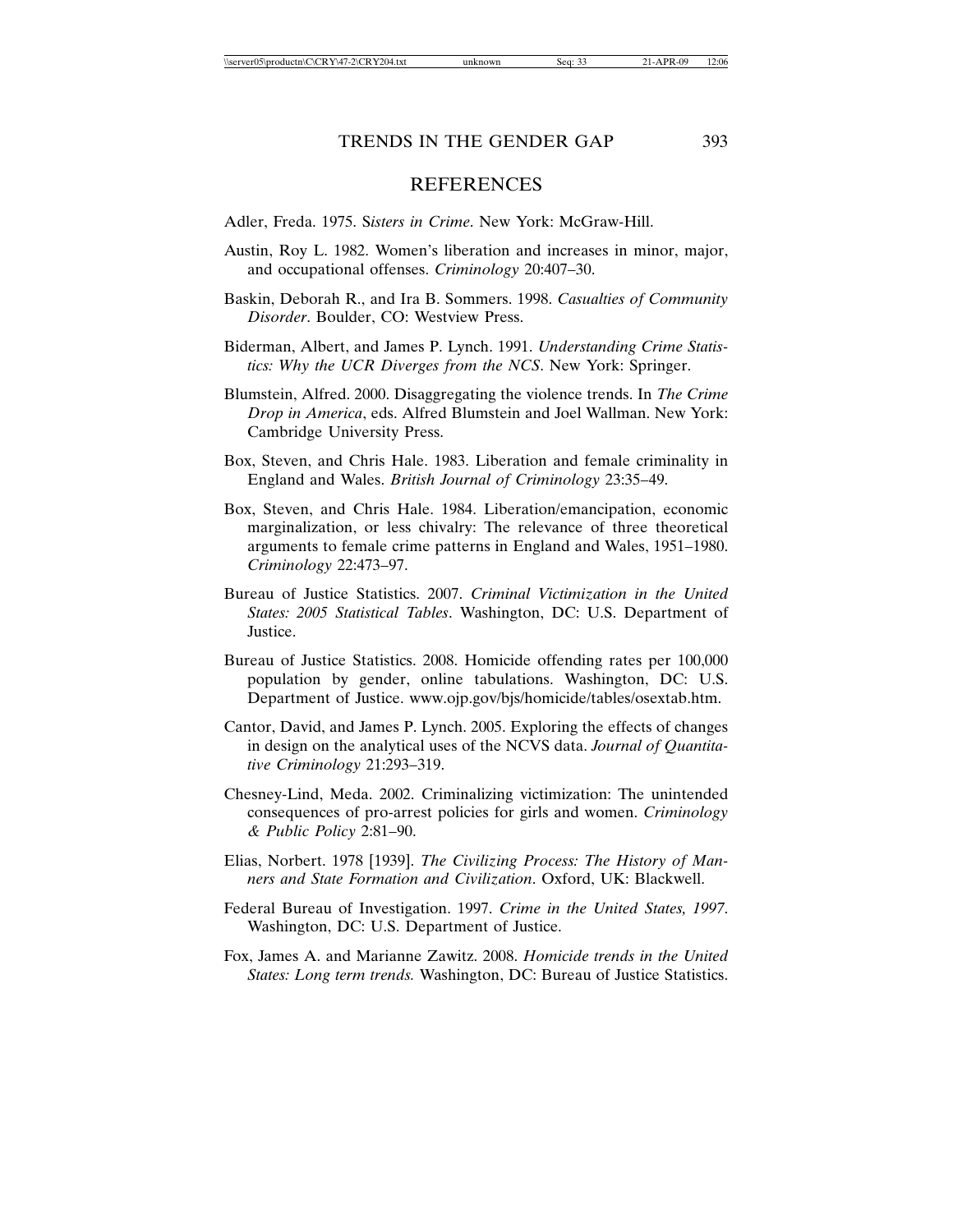- Fox, John, and Timothy F. Hartnagel. 1979. Changing social roles and female crime in Canada: A time series analysis. *Canadian Review of Sociology and Anthropology* 16:96–104.
- Giordano, Peggy C., Sandra Kerbel, and Sandra Dudley. 1981. The economics of female criminality: An analysis of police blotters, 1890–1975. In *Women and Crime in America*, ed. Lee H. Bowker. New York: Macmillan.
- Heimer, Karen. 2000. Changes in the gender gap in crime and women's economic marginalization. In *The Nature of Crime: Continuity and Change; Criminal Justice 2000, vol. 1*, ed. Gary LaFree. Washington, DC: National Institute of Justice.
- Heimer, Karen, Stacy Wittrock, and Halime Unal. 2006. Crimes of poverty: Economic marginalization and the gender gap in crime. In *Gender and Crime: Patterns of Victimization and Offending*, eds. Karen Heimer and Candace Kruttschnitt. New York: New York University Press.
- Hindelang, Michael J. 1979. Sex differences in criminal activity. *Social Problems* 27:143–56.
- Hunnicutt, Gwen, and Lisa M. Broidy. 2004. Liberation and economic marginalization: A reformulation and test of (formerly?) competing models. *Journal of Research in Crime and Delinquency* 41:130–55.
- Kindermann, Charles, James P. Lynch, and David Cantor. 1997. The effects of the redesign on victimization estimates. Washington, DC: Bureau of Justice Statistics, U.S. Department of Justice.
- Lauritsen, Janet L., and Karen Heimer. 2008. The gender gap in violent victimization, 1973–2004. *Journal of Quantitative Criminology* 24:125–47.
- Lauritsen, Janet L., and John H. Laub. 2007. Understanding the link between victimization and offending: New reflections on an old idea. *Crime Prevention Studies* 12:55–76.
- Lawlor, Debbie A., Shah Ebrahim, and George Davey Smith. 2001. Sex matters: Secular and geographical trends in sex differences in coronary heart disease mortality. *British Medical Journal* 323:541–45.
- Leach, Susan Llewelyn. 2004. Behind the surge in girl crime. *Christian Science Monitor*. September 15.
- Lynch, James P. 2002. Trends in juvenile violent offending: An analysis of victim survey data. Washington, DC: Office of Juvenile Justice and Delinquency Prevention, U.S. Department of Justice.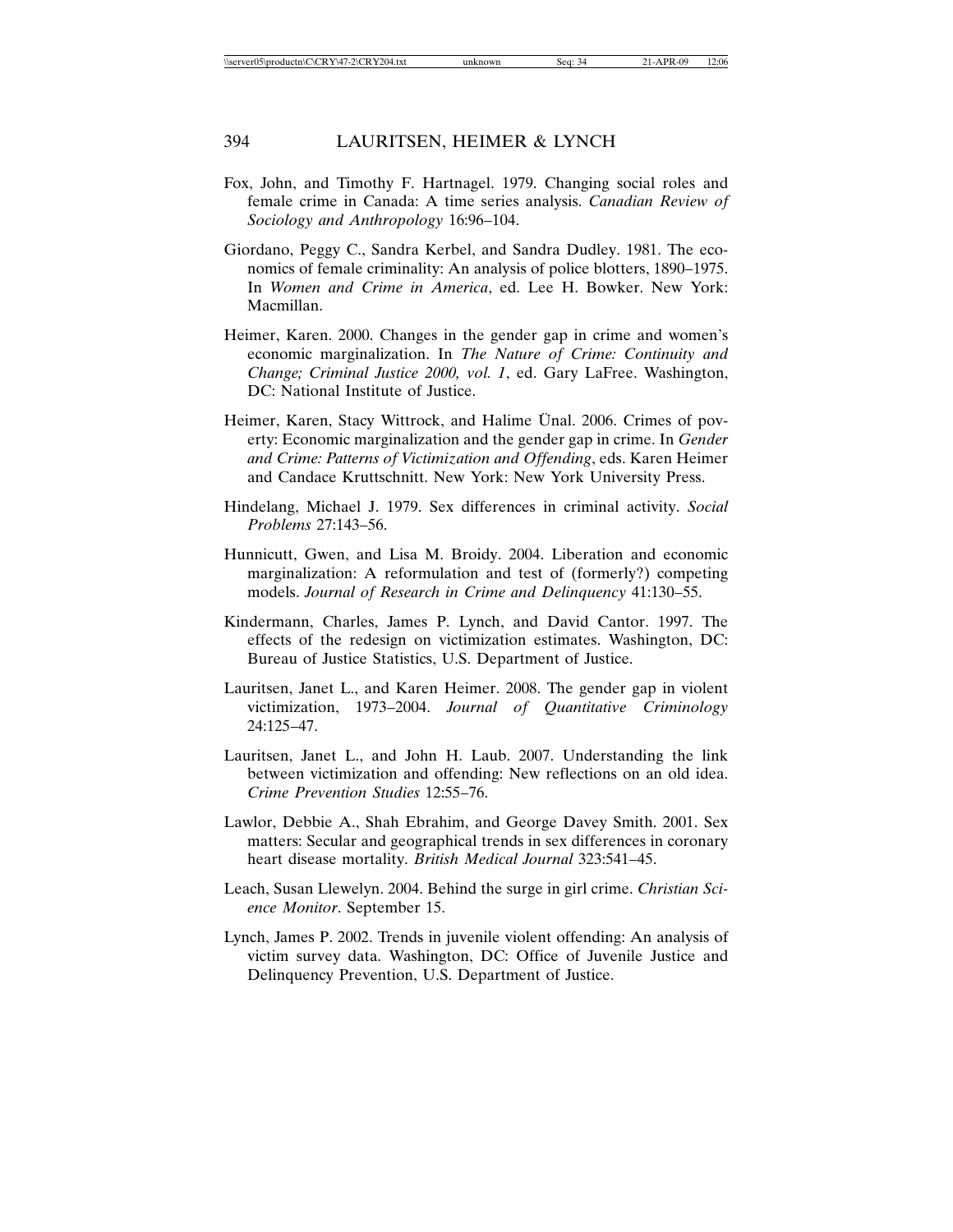- Lynch, James P., and David Cantor. 1996. Models for adjusting the NCS trend to account for design differences between the NCS and NCVS. Memorandum to the American Statistical Association Committee on Law and Justice Statistics.
- Messner, Steven F., and Richard Rosenfeld. 2007. *Crime and the American Dream*, 4th ed. Belmont, CA: Thomson Wadsworth.
- Miller, Susan L. 2001. The paradox of women arrested for domestic violence. *Violence & Victims* 7:1339–76.
- Noblit, George W., and Janie W. Burcart. 1976. Women and crime: 1960–1970. *Social Science Quarterly* 56:650–7.
- O'Brien, Robert M. 1999. Measuring the convergence/divergence of serious crime arrest rates for males and females: 1960–1995. *Journal of Quantitative Criminology* 15:97–114.
- Planty, Michael. 2007. Series victimizations and divergence. In *Understanding Crime Statistics: Revisiting the Divergence of the NCVS and UCR*, eds. James P. Lynch and Lynn A. Addington. New York: Cambridge University Press.
- Rand, Michael, and Callie Rennison. 2005. Bigger is not necessarily better: An analysis of violence against women estimates from the National Crime Victimization Survey and the National Violence Against Women Survey. *Journal of Quantitative Criminology* 21:267–91.
- Rand, Michael, James P. Lynch, and David Cantor. 1997. Long term trends in crime victimization. Washington, DC: Bureau of Justice Statistics, U.S. Department of Justice.
- Rosenfeld, Richard. 2000. Patterns in adult homicide: 1980–1995. In *The Crime Drop in America*, eds. Alfred Blumstein and Joel Wallman. New York: Cambridge University Press.
- Rosenfeld, Richard. 2007. Explaining the divergence between UCR and NCVS aggravated assault trends. In *Understanding Crime Statistics: Revisiting the Divergence of the NCVS and UCR*, eds. James P. Lynch and Lynn A. Addington. New York: Cambridge University Press.
- Rosenfeld, Richard, and Robert Fornango. 2007. The impact of economic conditions on robbery and property crime: The role of consumer sentiment. *Criminology* 45:735–69.
- Scelfo, Julie. 2006. Bad girls go wild. *Newsweek*. June 13.
- Simon, Rita James. 1975. *Women and Crime*. Lexington, MA: Lexington Books.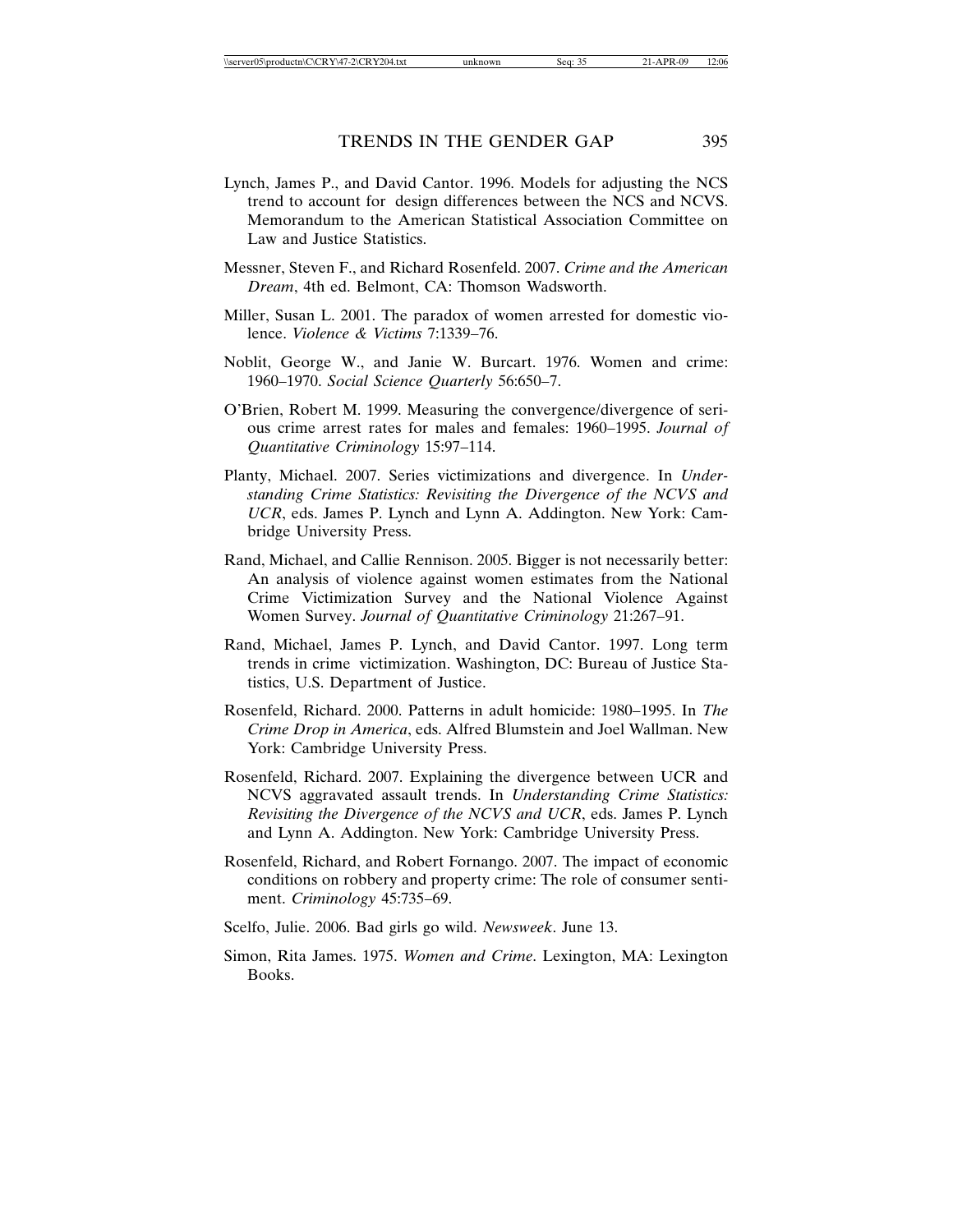- Steffensmeier, Darrell. 1980. Sex differences in patterns of adult crime, 1965-77: A review and assessment. *Social Forces* 58:1080–108.
- Steffensmeier, Darrell. 1993. National trends in female arrests: 1960-1990: Assessments and recommendations for research. *Journal of Quantitative Criminology* 9:411–41.
- Steffensmeier, Darrell, and Michael J. Cobb. 1981. Sex differences in urban arrest patterns, 1934-79. *Social Problems* 29:37–50.
- Steffensmeier, Darrell, Jennifer Schwartz, Hua Zhong, and Jeff Ackerman. 2005. An assessment of recent trends in girls' violence using diverse longitudinal sources. Is the gender gap closing? *Criminology* 43:355–405.
- Steffensmeier, Darrell, Hua Zhong, Jeff Ackerman, Jennifer Schwartz, and Suzanne Agha. 2006. Gender gap trends for violent crimes, 1980- 2003. *Feminist Criminology* 1:72–98.
- U.S. Department of Justice. 1977. Criminal Victimization in the United States, 1976. (See also subsequent years.) Washington, DC: U.S. Government Printing Office.
- U.S. Department of Justice, Bureau of Justice Statistics. National Crime Surveys: National Sample, 1973–1983 [Computer file]. Conducted by U.S. Department of Commerce, Bureau of the Census. 6th ICPSR ed. Ann Arbor, MI: Inter-university Consortium for Political and Social Research [producer and distributor], 1998.
- U.S. Department of Justice, Bureau of Justice Statistics. National Crime Surveys: National Sample, 1979–1987 [Revised Questionnaire] [Computer file]. Conducted by U.S. Department of Commerce, Bureau of the Census. 7th ICPSR ed. Ann Arbor, MI: Inter-university Consortium for Political and Social Research [producer and distributor], 2004.
- U.S. Department of Justice, Bureau of Justice Statistics. National Crime Surveys: National Sample, 1986–1992 [Near-Term Data] [Computer file]. Conducted by U.S. Department of Commerce, Bureau of the Census. ICPSR ed. Ann Arbor, MI: Inter-university Consortium for Political and Social Research [producer and distributor], 1997.
- U.S. Department of Justice, Bureau of Justice Statistics. National Crime Victimization Survey, 1992–2005: Concatenated Incident-Level Files [Computer File]. Ann Arbor, MI: Inter-university Consortium for Political and Social Research [distributor], 2008.
- Walby, Susan. 1990. *Theorizing Patriarchy*. Cambridge, MA: Basil Blackwell.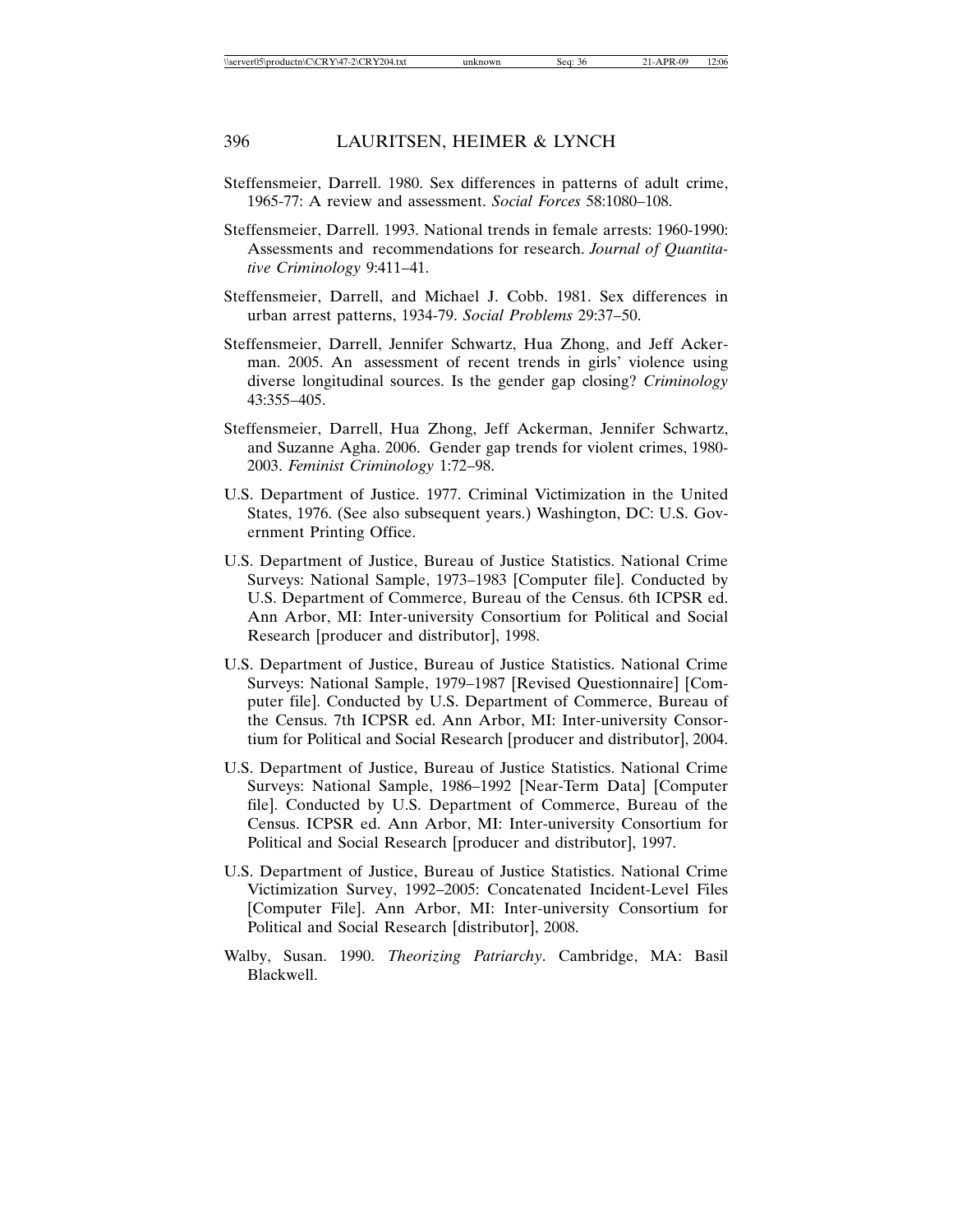Janet L. Lauritsen is professor of criminology and criminal justice at the University of Missouri—St. Louis. Her current research focuses on the social and historical contexts of crime and victimization. With support from the National Institute of Justice, she and Karen Heimer are developing estimates of long-term trends in violent victimization by gender and various sociodemographic characteristics, such as race, ethnicity, and poverty status. Her recent publications appear in the *Journal of Quantitative Criminology*, *Contexts*, and the National Research Council volume, *Understanding Crime Trends*.

Karen Heimer is a professor in the Department of Sociology and Public Policy Center at the University of Iowa. Her research focuses on gender, crime and victimization, as well as on trends in imprisonment in the United States. She has published her recent work in *Journal of Research in Crime and Delinquency*, *Criminology, Journal of Quantitative Criminology*, and in the National Research Council volume, *Understanding Crime Trends*; she also has coedited *Gender and Crime: Patterns in Victimization and Offending* (with Candace Kruttschnitt), which was published by New York University Press.

James P. Lynch is Distinguished Professor at John Jay College. His research interests include crime statistics, victimization surveys, theories of victimization risk, and the role of coercion in social control. He is coeditor of the *Journal of Quantitative Criminology* and has coedited (with Lynn Addington) the book *Understanding Crime Incidence Statistics: Revisiting the Divergence of the UCR and NCVS*, which was published by Cambridge University Press.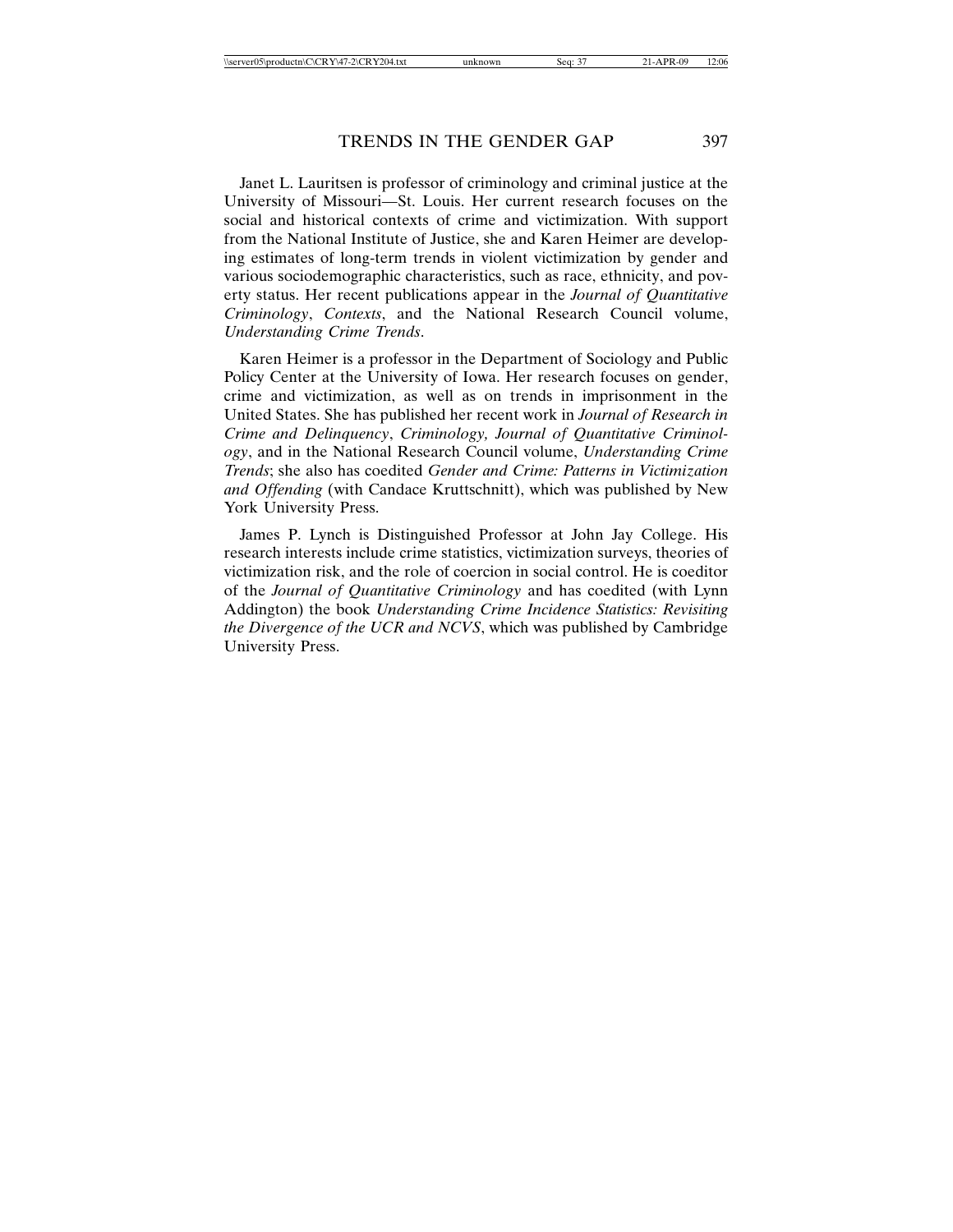## **Appendix A. Estimating Juvenile Rates of Violent Offending with the NCS and the NCVS**

Estimating male and female juvenile rates is not difficult when incidents involve a single offender. If the victim reported that there was only one offender, they are asked, "How old would you say the offender was?" The response categories include "under 12," "12–14," "15–17," "18–20," 21–29," and "30+" years. Thus, if the victim reported that the offender was male and in one of the first three categories, then it is easy to count this incident as involving a lone juvenile male offender. This assumes, of course, that one has faith in victims' abilities to estimate offender's ages and, in particular, to distinguish 16- and 17-year-olds from 18- to 20-yearolds.

But if the incident involved multiple offenders, the problems with counting male and female juvenile offenders can be substantial. In multiple-offender incidents, victims are asked to estimate the age of the youngest offender and the oldest offender (using the same age categories as above) but not the ages of the other offenders. Only for those incidents in which the oldest offender was estimated to be younger than 18 is it possible to then estimate the number of male and female juvenile offenders using the weighting strategy outlined earlier. This strategy can be problematic as a significant number of multiple-offender incidents involve both juveniles and adults (Lynch, 2002). When multiple-offender incidents involve adult and juvenile offenders, as well as male and female offenders, it is impossible to determine whether the juvenile offender was male or female because the questions about the sex and age of the offenders are not linked. For this reason, we believe that the NCVS data are used more effectively for producing gender-specific estimates of offending than for producing age by gender rates. If gender and age specific estimates are the objective, then the analyses should distinguish single- versus multipleoffender incidents, report how mixed-age and mixed-gender incidents are treated in the estimates, and assess the sensitivity of the rates to assumptions made by the estimation procedure.